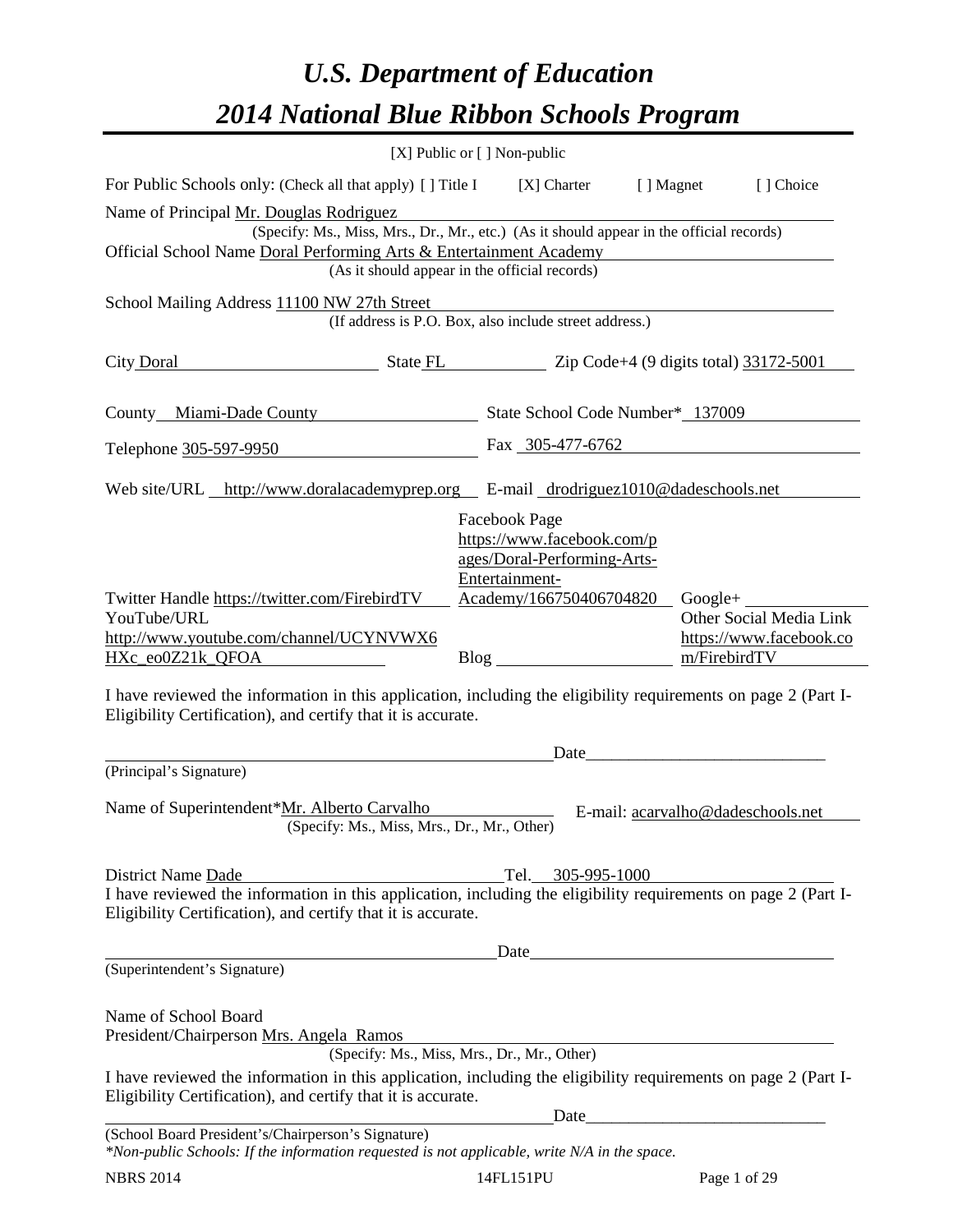#### **Include this page in the school's application as page 2.**

The signatures on the first page of this application (cover page) certify that each of the statements below concerning the school's eligibility and compliance with U.S. Department of Education, Office for Civil Rights (OCR) requirements is true and correct.

- 1. The school configuration includes one or more of grades K-12. (Schools on the same campus with one principal, even a K-12 school, must apply as an entire school.)
- 2. The school has made its Annual Measurable Objectives (AMOs) or Adequate Yearly Progress (AYP) each year for the past two years and has not been identified by the state as "persistently dangerous" within the last two years.
- 3. To meet final eligibility, a public school must meet the state's AMOs or AYP requirements in the 2013-2014 school year and be certified by the state representative. Any status appeals must be resolved at least two weeks before the awards ceremony for the school to receive the award.
- 4. If the school includes grades 7 or higher, the school must have foreign language as a part of its curriculum.
- 5. The school has been in existence for five full years, that is, from at least September 2008 and each tested grade must have been part of the school for the past three years.
- 6. The nominated school has not received the National Blue Ribbon Schools award in the past five years: 2009, 2010, 2011, 2012, or 2013.
- 7. The nominated school has no history of testing irregularities, nor have charges of irregularities been brought against the school at the time of nomination. The U.S. Department of Education reserves the right to disqualify a school's application and/or rescind a school's award if irregularities are later discovered and proven by the state.
- 8. The nominated school or district is not refusing Office of Civil Rights (OCR) access to information necessary to investigate a civil rights complaint or to conduct a district-wide compliance review.
- 9. The OCR has not issued a violation letter of findings to the school district concluding that the nominated school or the district as a whole has violated one or more of the civil rights statutes. A violation letter of findings will not be considered outstanding if OCR has accepted a corrective action plan from the district to remedy the violation.
- 10. The U.S. Department of Justice does not have a pending suit alleging that the nominated school or the school district as a whole has violated one or more of the civil rights statutes or the Constitution's equal protection clause.
- 11. There are no findings of violations of the Individuals with Disabilities Education Act in a U.S. Department of Education monitoring report that apply to the school or school district in question; or if there are such findings, the state or district has corrected, or agreed to correct, the findings.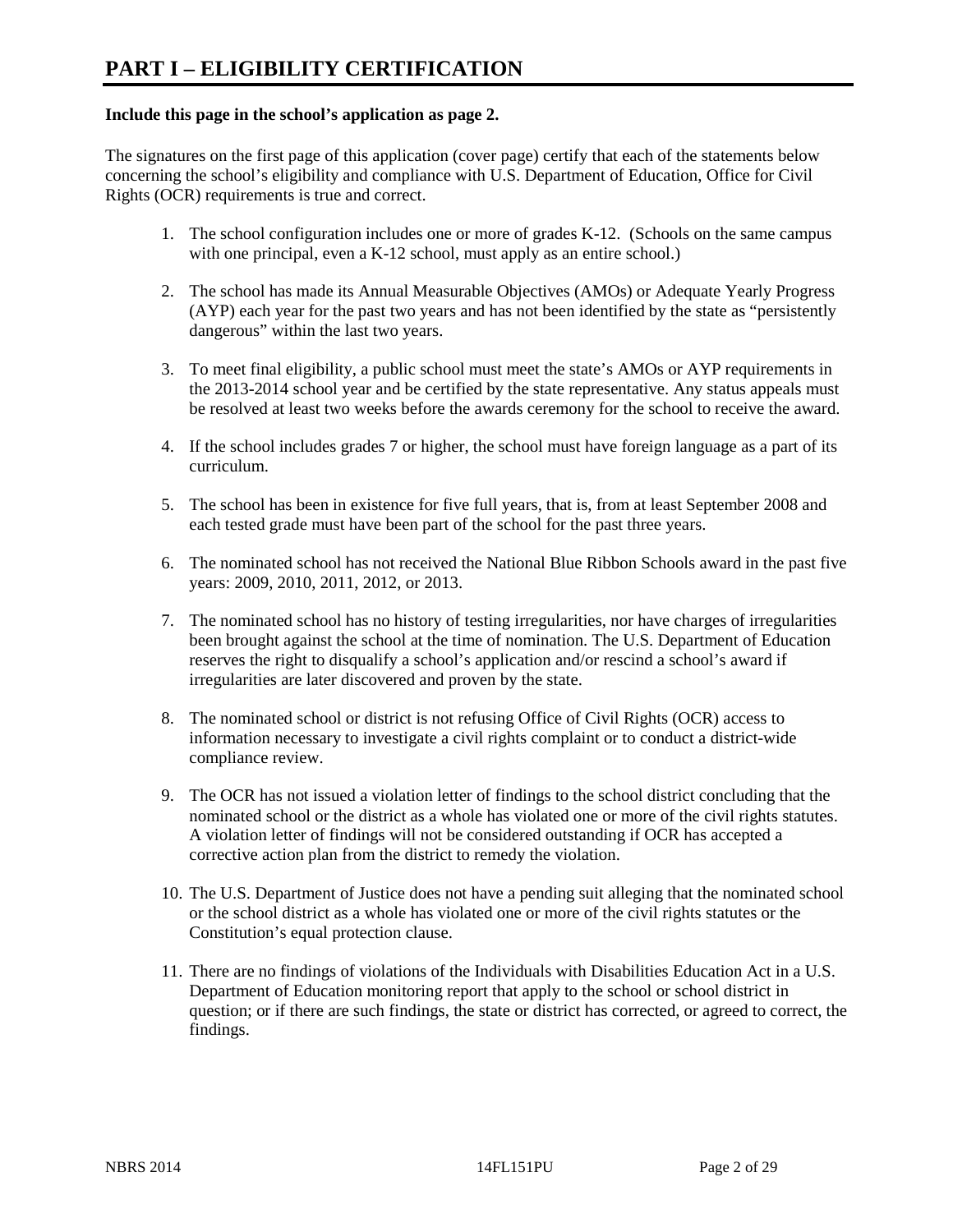## **PART II - DEMOGRAPHIC DATA**

#### **All data are the most recent year available.**

**DISTRICT** (Question 1 is not applicable to non-public schools)

| Number of schools in the district | $241$ Elementary schools (includes K-8) |
|-----------------------------------|-----------------------------------------|
| (per district designation):       | 106 Middle/Junior high schools          |
|                                   | 107 High schools                        |
|                                   | 77 K-12 schools                         |

531 TOTAL

**SCHOOL** (To be completed by all schools)

- 2. Category that best describes the area where the school is located:
	- [] Urban or large central city
	- [X] Suburban with characteristics typical of an urban area
	- [ ] Suburban
	- [ ] Small city or town in a rural area
	- [ ] Rural
- 3.  $\frac{4}{3}$  Number of years the principal has been in her/his position at this school.
- 4. Number of students as of October 1 enrolled at each grade level or its equivalent in applying school:

| Grade                           | # of         | # of Females | <b>Grade Total</b> |
|---------------------------------|--------------|--------------|--------------------|
|                                 | <b>Males</b> |              |                    |
| <b>PreK</b>                     | 0            | 0            | 0                  |
| K                               | 0            | 0            | 0                  |
| $\mathbf{1}$                    | 0            | 0            | 0                  |
| $\overline{2}$                  | 0            | 0            | 0                  |
| 3                               | 0            | 0            | 0                  |
| 4                               | 0            | 0            | 0                  |
| 5                               | 0            | 0            | 0                  |
| 6                               | 0            | 0            | 0                  |
| 7                               | 0            | 0            | 0                  |
| 8                               | 0            | 0            | 0                  |
| 9                               | 19           | 56           | 75                 |
| 10                              | 32           | 82           | 114                |
| 11                              | 25           | 68           | 93                 |
| 12                              | 13           | 35           | 48                 |
| <b>Total</b><br><b>Students</b> | 89           | 241          | 330                |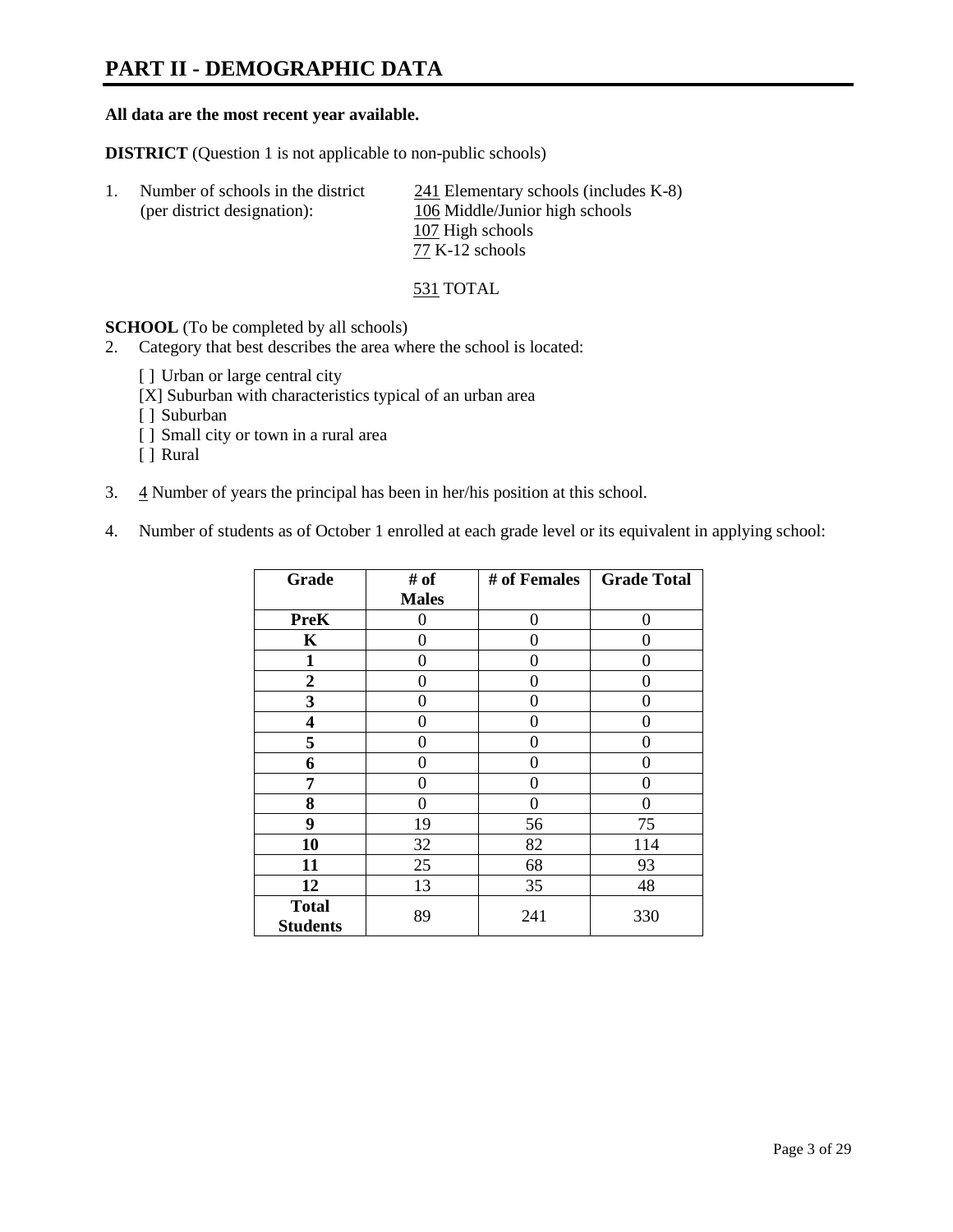the school: 1 % Asian

5. Racial/ethnic composition of  $\qquad \qquad \underline{0}$  % American Indian or Alaska Native 3 % Black or African American 88 % Hispanic or Latino 0 % Native Hawaiian or Other Pacific Islander 8 % White 0 % Two or more races **100 % Total** 

(Only these seven standard categories should be used to report the racial/ethnic composition of your school. The Final Guidance on Maintaining, Collecting, and Reporting Racial and Ethnic Data to the U.S. Department of Education published in the October 19, 2007 *Federal Register* provides definitions for each of the seven categories.)

6. Student turnover, or mobility rate, during the 2012 - 2013 year: 2%

This rate should be calculated using the grid below. The answer to (6) is the mobility rate.

| <b>Steps For Determining Mobility Rate</b>         | <b>Answer</b> |
|----------------------------------------------------|---------------|
| (1) Number of students who transferred to          |               |
| the school after October 1, 2012 until the         |               |
| end of the school year                             |               |
| (2) Number of students who transferred             |               |
| <i>from</i> the school after October 1, 2012 until |               |
| the end of the 2012-2013 school year               |               |
| (3) Total of all transferred students [sum of      |               |
| rows $(1)$ and $(2)$ ]                             |               |
| (4) Total number of students in the school as      | 307           |
| of October 1                                       |               |
| $(5)$ Total transferred students in row $(3)$      | 0.016         |
| divided by total students in row (4)               |               |
| $(6)$ Amount in row $(5)$ multiplied by 100        | っ             |

7. English Language Learners (ELL) in the school:  $0\%$ Number of non-English languages represented:  $0$ Specify non-English languages:

0 Total number ELL

8. Students eligible for free/reduced-priced meals: 55 %

Total number students who qualify: 181

If this method is not an accurate estimate of the percentage of students from low-income families, or the school does not participate in the free and reduced-priced school meals program, supply an accurate estimate and explain how the school calculated this estimate.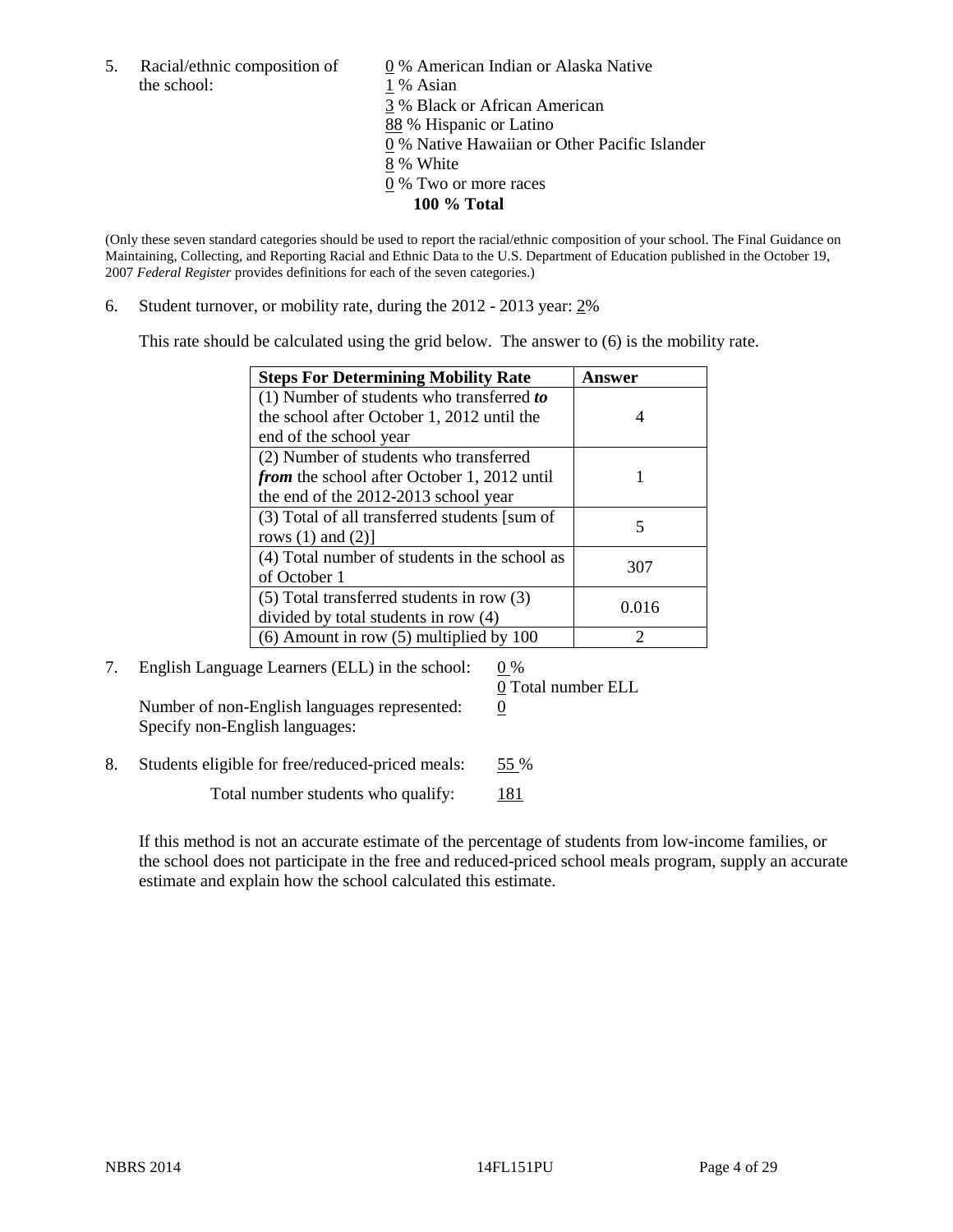6 Total number of students served

Indicate below the number of students with disabilities according to conditions designated in the Individuals with Disabilities Education Act. Do not add additional categories.

| 0 Autism                | 0 Orthopedic Impairment                 |
|-------------------------|-----------------------------------------|
| 0 Deafness              | 0 Other Health Impaired                 |
| 0 Deaf-Blindness        | 3 Specific Learning Disability          |
| 0 Emotional Disturbance | 3 Speech or Language Impairment         |
| 0 Hearing Impairment    | 0 Traumatic Brain Injury                |
| 0 Mental Retardation    | 0 Visual Impairment Including Blindness |
| 0 Multiple Disabilities | 0 Developmentally Delayed               |
|                         |                                         |

10. Use Full-Time Equivalents (FTEs), rounded to nearest whole numeral, to indicate the number of personnel in each of the categories below:

|                                       | <b>Number of Staff</b> |
|---------------------------------------|------------------------|
| Administrators                        |                        |
| Classroom teachers                    | 18                     |
| Resource teachers/specialists         |                        |
| e.g., reading, math, science, special | $\mathcal{D}$          |
| education, enrichment, technology,    |                        |
| art, music, physical education, etc.  |                        |
| Paraprofessionals                     |                        |
| Student support personnel             |                        |
| e.g., guidance counselors, behavior   |                        |
| interventionists, mental/physical     |                        |
| health service providers,             |                        |
| psychologists, family engagement      |                        |
| liaisons, career/college attainment   |                        |
| coaches, etc.                         |                        |
|                                       |                        |

11. Average student-classroom teacher ratio, that is, the number of students in the school divided by the FTE of classroom teachers, e.g.,  $22:1$  18:1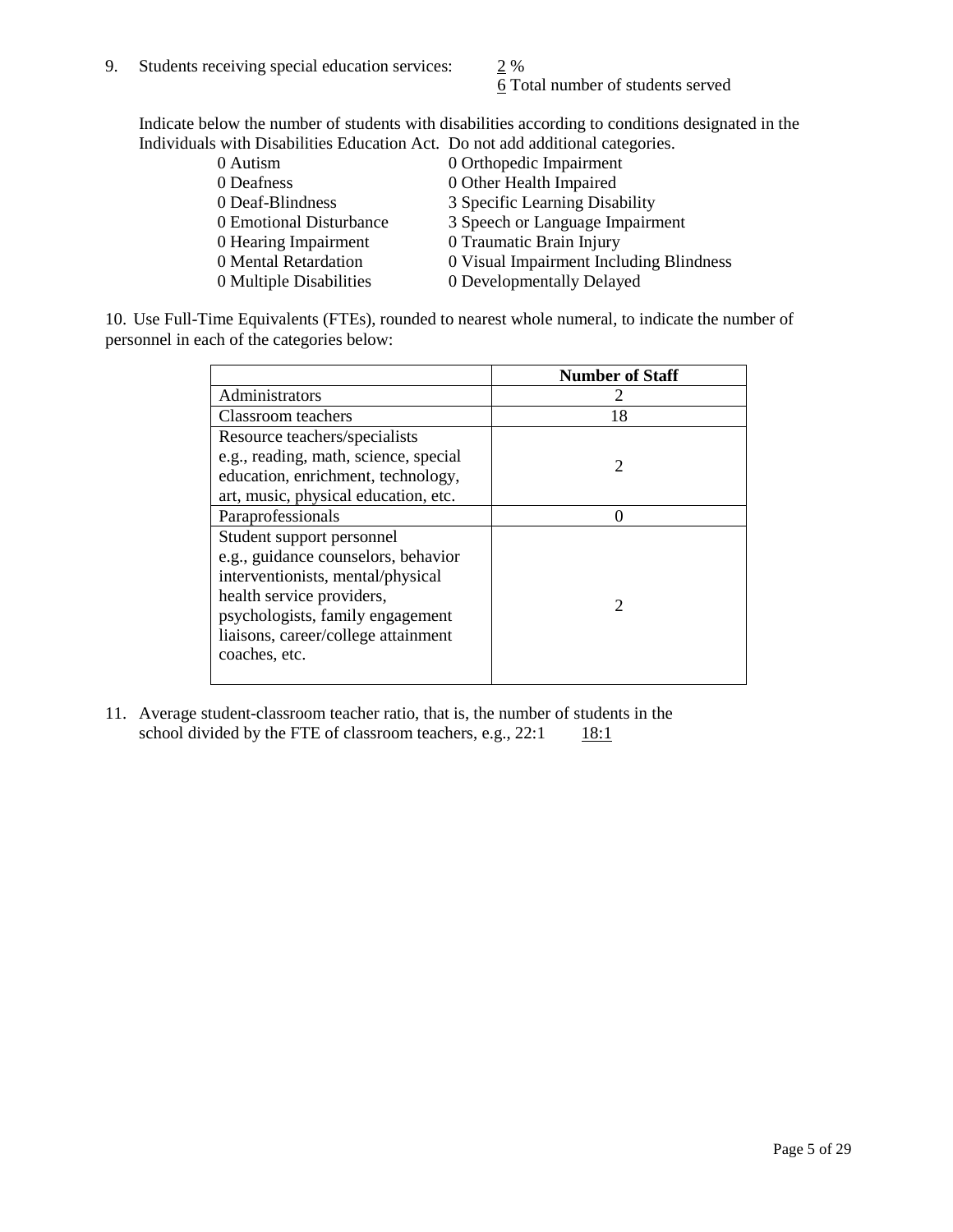12. Show daily student attendance rates. Only high schools need to supply yearly graduation rates.

| <b>Required Information</b> | 2012-2013 | 2011-2012 | 2010-2011 | 2009-2010 | 2008-2009 |
|-----------------------------|-----------|-----------|-----------|-----------|-----------|
| Daily student attendance    | 96%       | 96%       | 96%       | 95%       | 95%       |
| High school graduation rate | ว7%       | 95%       | 94%       | 0%        | 0%        |

#### 13. **For schools ending in grade 12 (high schools)**

Show percentages to indicate the post-secondary status of students who graduated in Spring 2013

| <b>Post-Secondary Status</b>                  |       |
|-----------------------------------------------|-------|
| Graduating class size                         | 68    |
| Enrolled in a 4-year college or university    | 97%   |
| Enrolled in a community college               | 0%    |
| Enrolled in career/technical training program | 0%    |
| Found employment                              | $1\%$ |
| Joined the military or other public service   | 2%    |
| <b>Other</b>                                  | 2%    |

14. Indicate whether your school has previously received a National Blue Ribbon Schools award. Yes  $No \underline{X}$ 

If yes, select the year in which your school received the award.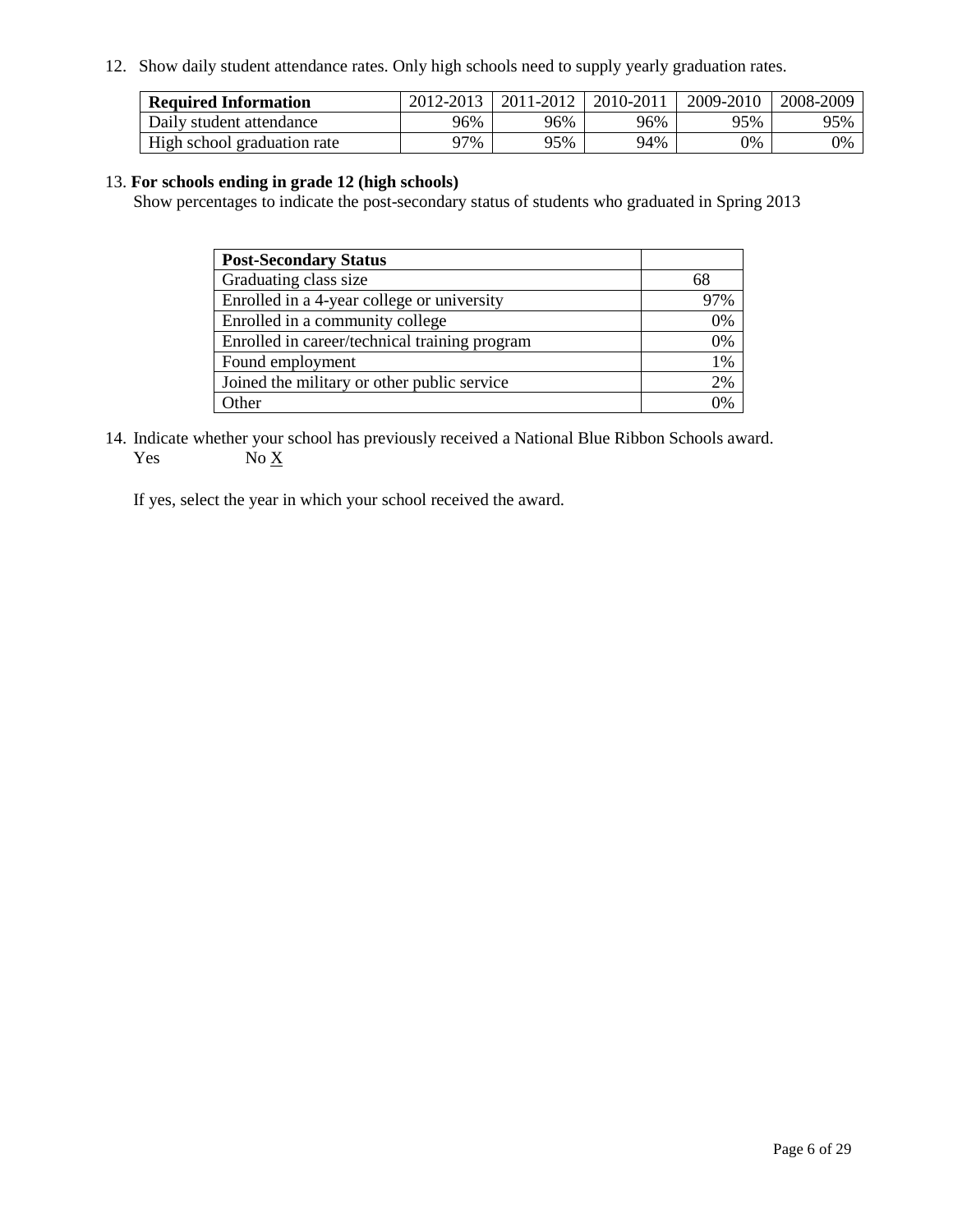## **PART III – SUMMARY**

Doral Performing Arts & Entertainment Academy (DPAEA) is located in Doral, Florida, nestled between a residential neighborhood, industrial warehouse businesses, and cow pastures, and minutes from the bustling Miami city center. The student body, much like the staff, is comprised of approximately 88 percent Hispanic, 8 percent white, and 3 percent black. The school campus houses two middle schools and two high schools within its three main buildings and a brand new, state-of-the-art, gymnasium. DPAEA provides students with a rigorous academic education along with a performing arts program of their choice, for which they are required to audition, and interview. Selection of students are first based on talent and then through a lottery process. Once students audition, the school determines the number of students which can be accepted in each program. A public lottery is then conducted and certified by a public accountant. Currently, the program offers visual arts, photography, acting, musical theater, dance, instrumental music, vocal music, or television production. Students receive hands-on, real world experience in these programs from instructors with many years of professional experience in their field.

At DPAEA, our mission is to prepare students with the academic skills to perform at or above grade level in any rigorous educational setting while instilling a belief in their own self efficacy. We set a standard for outstanding student achievement while providing a safe and nurturing environment. Students at DPAEA are given the opportunity to enroll in courses at a variety of levels in order to accommodate heir learning needs and educational aspirations. Students may begin their college coursework while in high school and even earn an associate degree at the same time as their high school diploma.

In 2013, DPAEA was ranked as the 12th highest performing high school in Florida, by meeting and exceeding annual goals as determined by the state in all tested areas. DPAEA continues to be successful due to a culture that encourages an ever changing mentality. The school staff collaborates to review data and determine what teaching strategies and programs will be best to meet the needs of the students whether it is to remediate or enrich the curriculum. Technology is also integrated into the curriculum. Interactive boards are used to present innovative lessons and computer labs and student tablets are used in all subject areas to complete activities and diversify classroom instruction.

The staff at DPAEA is involved in numerous professional development opportunities to improve instruction and discuss best practices. During professional development, teachers and administrators learn and discuss current educational trends, research, and cross-curricular instruction. Information that we learn through professional development is implemented at the school. If the practice heeds excellent results, we share it, along with other knowledge and expertise, with other schools around the nation and provide suggestions regarding implementation of the practice and improvement of educational programs and strategies.

Students attending DPAEA engage in numerous showcases and performances at the school to develop and share their talents. In addition, students also participate in activities outside of school where they can be judged and honored for their hard work and perseverance.

DPAEA students have been honored to participate and earn awards in the following competitions:

- Students in the visual arts program have submitted art work to various galleries and competitions, such as the Scholastics Art Awards where students received awards for their outstanding work.
- Photography students participated in the Junior Orange Bowl Photography Contest and won awards in a variety of categories.
- Students in the acting, musical theater, and instrumental music programs received Superior and Excellent ratings in the District Festival.
- The dance program students attended the American Dance Alliance Regional Competition and came home with a series of exceptional awards for team and solo routines.
- The vocal music students participated in a district wide caroling competition and earned second place.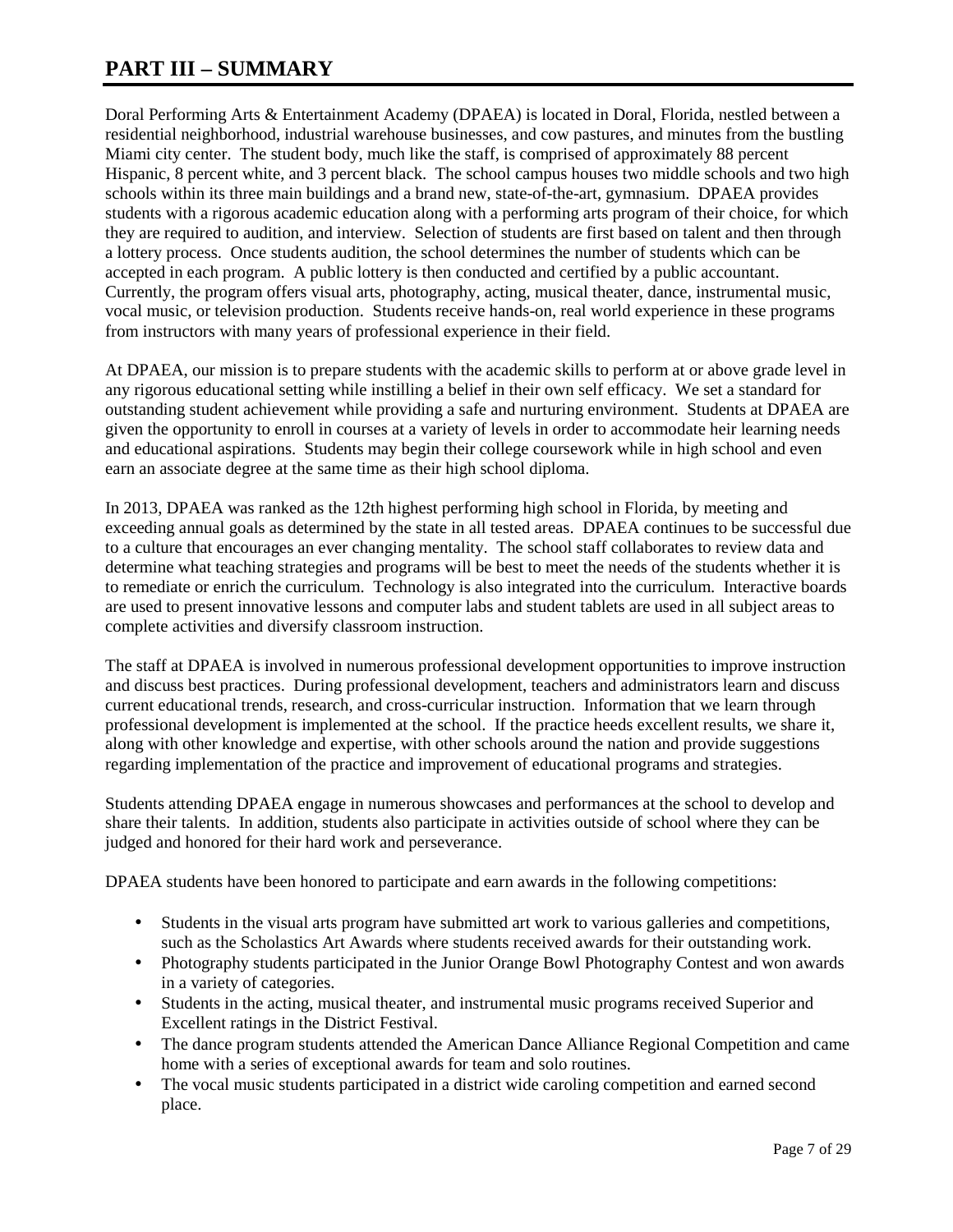• Television production students competed in the Florida Scholastic Press Association Competition and won many State and National awards and started FirebirdTV, so school events can be watched live on the Internet from home.

Students at DPAEA engage with the community through the sponsorship of several activities and volunteer efforts with the Department of Parks and Recreation. These students volunteer at events such as Hispanic Heritage, Holiday Lights and Ice, Movies at the Park, and Extravaganza.

DPAEA is worthy of being honored as a National Blue Ribbon School because the staff and other stakeholders are dedicated to providing students with a high-quality education that will prepare them for college and beyond. Since its inception, the school has been nationally recognized by Newsweek and U.S. News & World Report as one of the top 500 schools in the nation and received a school grade of "A" by the state of Florida. At DPAEA, we strive to instill a strong educational foundation in our students to help them to not only succeed academically, but also realize their dreams.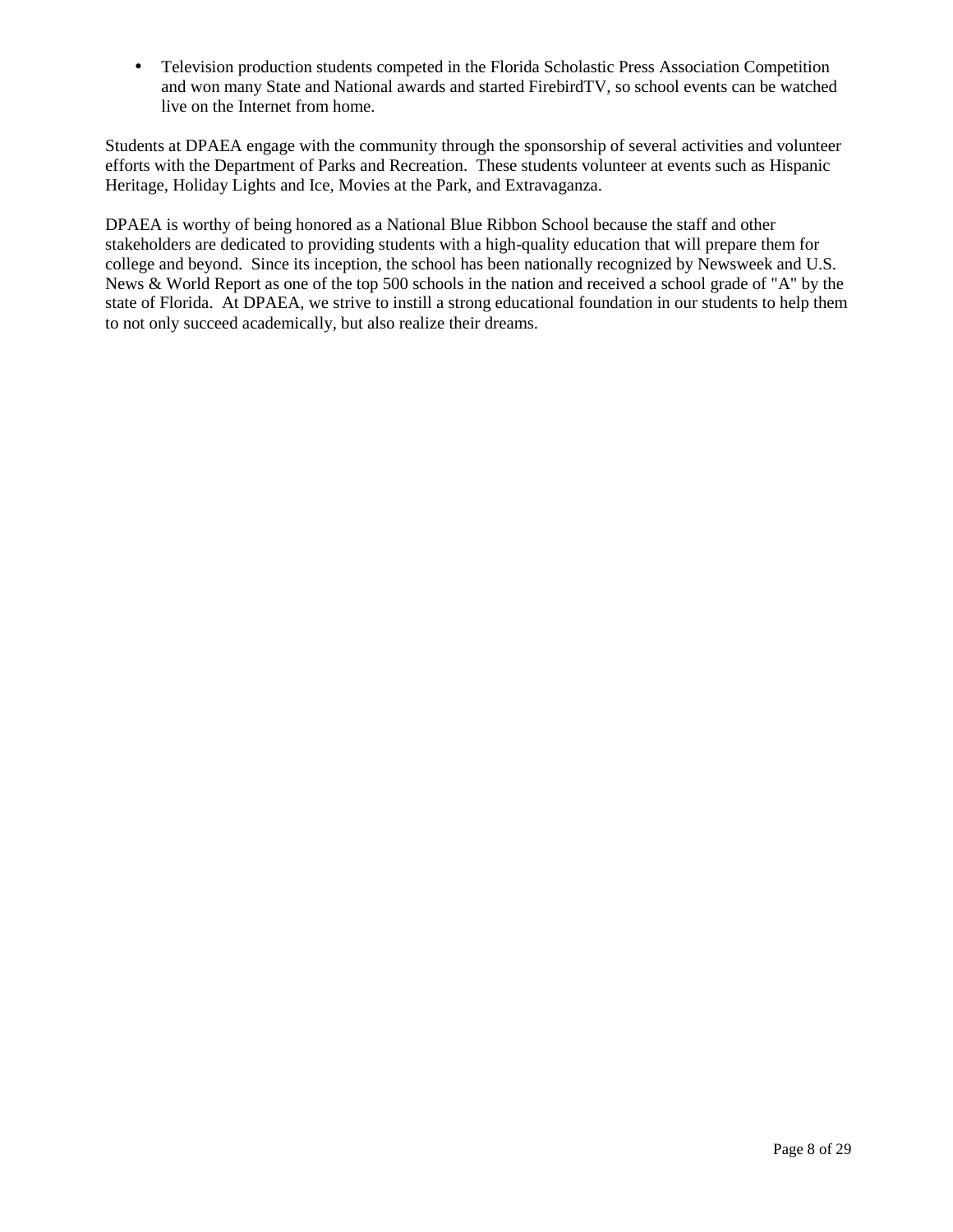#### **1. Assessment Results:**

a) Doral Performing Arts & Entertainment Academy (DPAEA) administers several standardized state and national assessments. These standardized assessments at the State level include the Florida Comprehensive Assessment Test (FCAT) 2.0 and the End-of-Course (EOC) Exams in Algebra I, Geometry, Biology, and U.S. History. DPAEA students also participate in nationwide assessments such as the SAT, ACT and Advanced Placement (AP) Examinations.

All Florida public schools are given a "grade" based on the school's performance on state assessments. High schools can receive a max score of 1600 points. The 1600 points for high schools are broken down into two components: 50 percent based upon student achievement and learning gains from the FCAT, and 50 percent based on non-FCAT components. The grading scale is as follows: A=1050-1600 points, B=990- 1049 points, C=870-989 points, D=790 to 869 points, F=0-790 points. Levels 3-5 on these assessments are considered proficient. In 2013, the percentage of high school students performing at a Level 3 or above for Reading in the State was 53 percent compared to 87 percent for DPAEA; State Algebra I EOC was 64 percent compared to 98 percent for DPAEA; State Geometry EOC was 64 percent compared to 96 percent for DPAEA; State Biology EOC was 67 percent compared to 93 percent for DPAEA; State US History EOC was 35 percent compared to 59 percent for DPAEA; and State Writing was 61 percent compared to 93 percent for DPAEA. As to AP Exams, DPAEA had 58.4 percent of its students scoring a 3 or above compared to the State's 51.1 percent. DPAEA also scored above the State average in SAT and ACT assessments by obtaining a combined score of 1492 in the SAT and 20.6 in the ACT. The State average was 1457 and 19.6.

In 2013 DPAEA ranked 12th in Florida by obtaining 1466 points.

b) In the past five years, DPAEA has evolved into one of the top performing high schools in both the state of Florida and the nation. Like all other public schools nationwide, DPAEA is required to meet Annual Measurable Objectives (AMOs) set by the state through the No Child Left Behind Act (NCLB). In the past few years, DPAEA has been able to meet and exceed AMOs for every grade level and subgroup.

In 2008, 63 percent of DPAEA students were proficient in reading and 87 percent were proficient in math. Although those averages were above the state average at the time and our school received a letter grade of an "A", DPAEA continued to raise its expectations. Currently, 85 percent of DPAEA students are proficient in reading and 97 percent are proficient in math. These gains show a 22 percent and 10 percent increase for reading and math respectively, our collaborative efforts bridged the gap between our reading and math proficiency.

The increases seen are also remarkable considering our demographics and minority rate. In the 2008-2009 school year, DPAEA's minority rate was 89 percent Hispanic and 4 percent black, with a free or reduced lunch rate of 28 percent. Since then, the enrollment has more than quadrupled and the free and reduced lunch rate has risen to 55 percent, while maintaining the same demographic make-up. This truly exemplifies the meaning of "bridging the gap."

DPAEA not only helps every student develop and perfect their talent as a performing arts member, but also ensures their academic needs are being met. Throughout the years, DPAEA has been able to increase the number of students achieving proficiency in all academic areas by implementing a variety of programs and teaching strategies that create an environment conducive to learning. These programs and teaching strategies cater to all students regardless of their assessment performance level or academic achievement. For example, all students receiving a Level 1 or 2 in the FCAT 2.0 Reading or Math are placed in intensive courses to help remediate deficiencies the students may have. In these courses, teachers analyze data and differentiate instruction to ensure all students attain proficiency by the end of the year. We offer tutoring before, during, and after school, as well as on Saturdays. Summer sessions and virtual recovery courses are also offered to students needing additional assistance.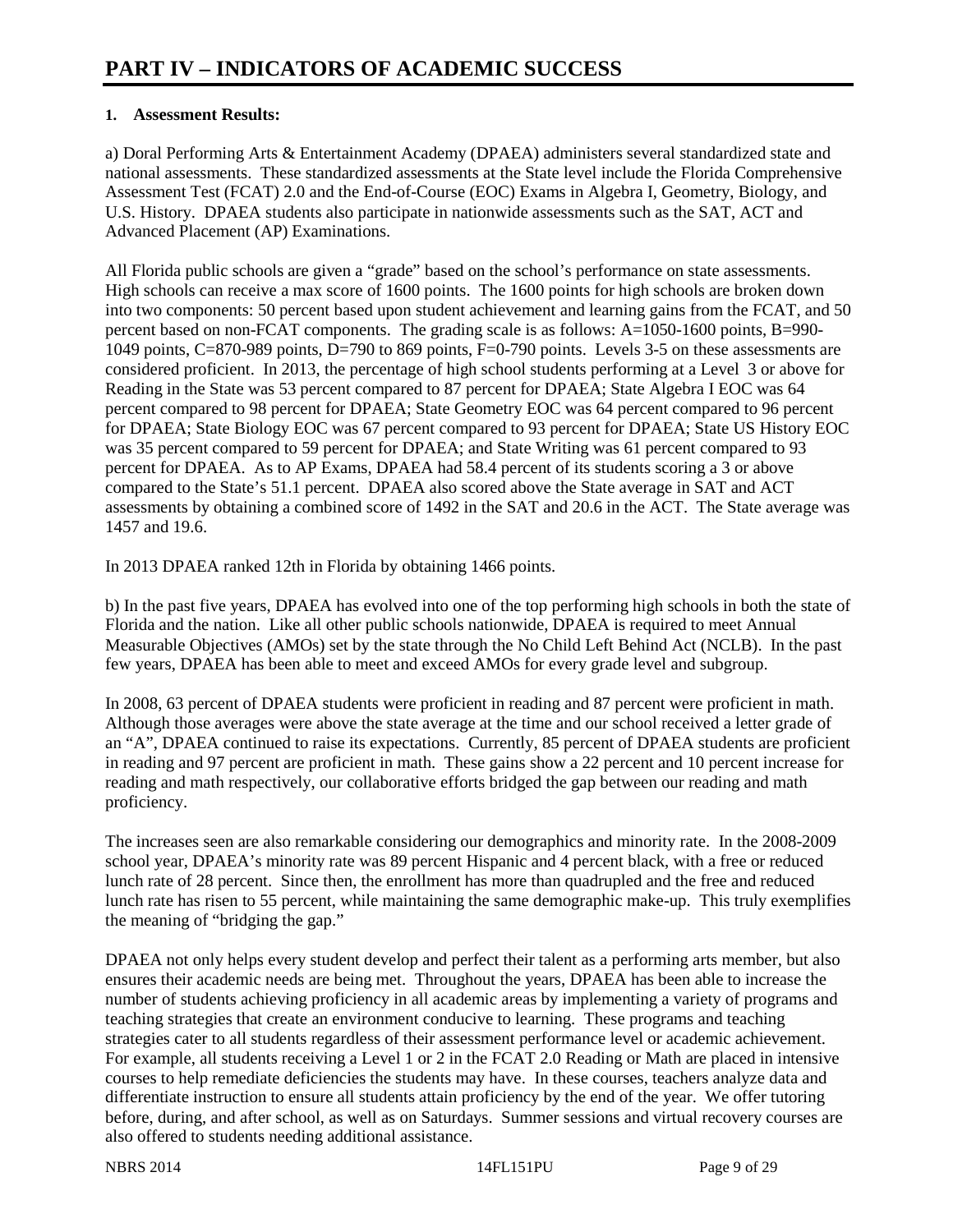Aside from remediation, DPAEA also challenges its students by enriching the curriculum with a variety of rigorous courses and programs to ensure all students are career and college ready. One aspect of the curriculum that has truly made a difference is, the number of Advanced Placement (AP) courses, across multiple subject areas, the school is able to offer 23 of the 30 AP courses College Board has developed! This gives all students the opportunity to graduate high school with at least one college-level credit. In the past five years, the number of students taking AP courses and achieving a score of 3 or higher has increased significantly. In 2009, 30 percent of our students took at least one AP course and 31 percent of these students scored a 3 or higher. In 2013, 64 percent of our students took at least one AP course and 58.4 percent scored a 3 or higher. This year, 71 percent of our students are enrolled in at least one AP course and we foresee the number of students scoring a 3 or higher increasing as well.

The achievements mentioned above can be attributed in part to the dedication of all DPAEA stakeholders to ensuring student success now and in the future.

#### **2. Using Assessment Results:**

DPAEA is dedicated to student achievement and success; therefore, data is reviewed and monitored on a weekly basis by a number of stakeholders in the school. Professionals analyze school data in their department meetings, Professional Learning Communities (PLCs), administrative meetings, department chair meetings, and even in Educational Excellence School Advisory Council (EESAC) meetings. Using the ongoing school improvement plan, professionals and stakeholders revisit strategies and new educational trends that can benefit student performance in reading, mathematics, science, writing, and other stateassessed areas.

Strategies and interventions are put in place to target all learners in each of the disciplines mentioned previously. Through the school's leadership team, data is utilized to drive instruction for all tested areas, create pull out programs that target interventions, and create review sessions that are held before, and after school, and on Saturdays. Stakeholders are notified of the school's performance monthly during the EESAC meetings. Each month, representatives of a particular academic subject area present information related to school and student performance data so that, interventions may be put in place to meet the areas in need.

The leadership team analyzes baseline, fall and winter interim results in Reading, Algebra I, Geometry, Biology, and U.S. History and compares them to district results. The school also utilizes score reports from the AP exams and results from, the Post Secondary Education Readiness Test (PERT), ACT, and SAT. The school implements a five step Data Student Performance Success Wheel, which occurs as follows:

1) The administrative team meets and breaks down the data by subject area.

2) The administrative team meets with each assigned department. Learning gains by each benchmark are analyzed and strategies are put in place to meet the needs of the students. Teachers are then able to gauge student performance by individual, classroom, and grade-level data utilizing an in-house data program. 3) Subject area and grade-level data chats are conducted with each individual teacher, which allows them to focus and plan a prescribed intervention strategy for targeted students and class needs.

4) Teachers gather their data and meet with individual students to conduct data chats as well. It is essential that each student knows and understands his/her quarterly performance data and mastered benchmarks for each interim and mini assessment.

5) Lastly, the school-wide data by subject area is shared with all stakeholders during the school's EESAC meetings. The school improvement plan is referenced during each data presentation in order to demonstrate how each goal area is being met.

Through the school website, stakeholders are also informed of DPAEA's academic performance on AP Exams, ACT and SAT results, and college readiness preparation. Committees of professionals gather monthly to monitor and make recommendations for a Career and College Ready Initiative Plan.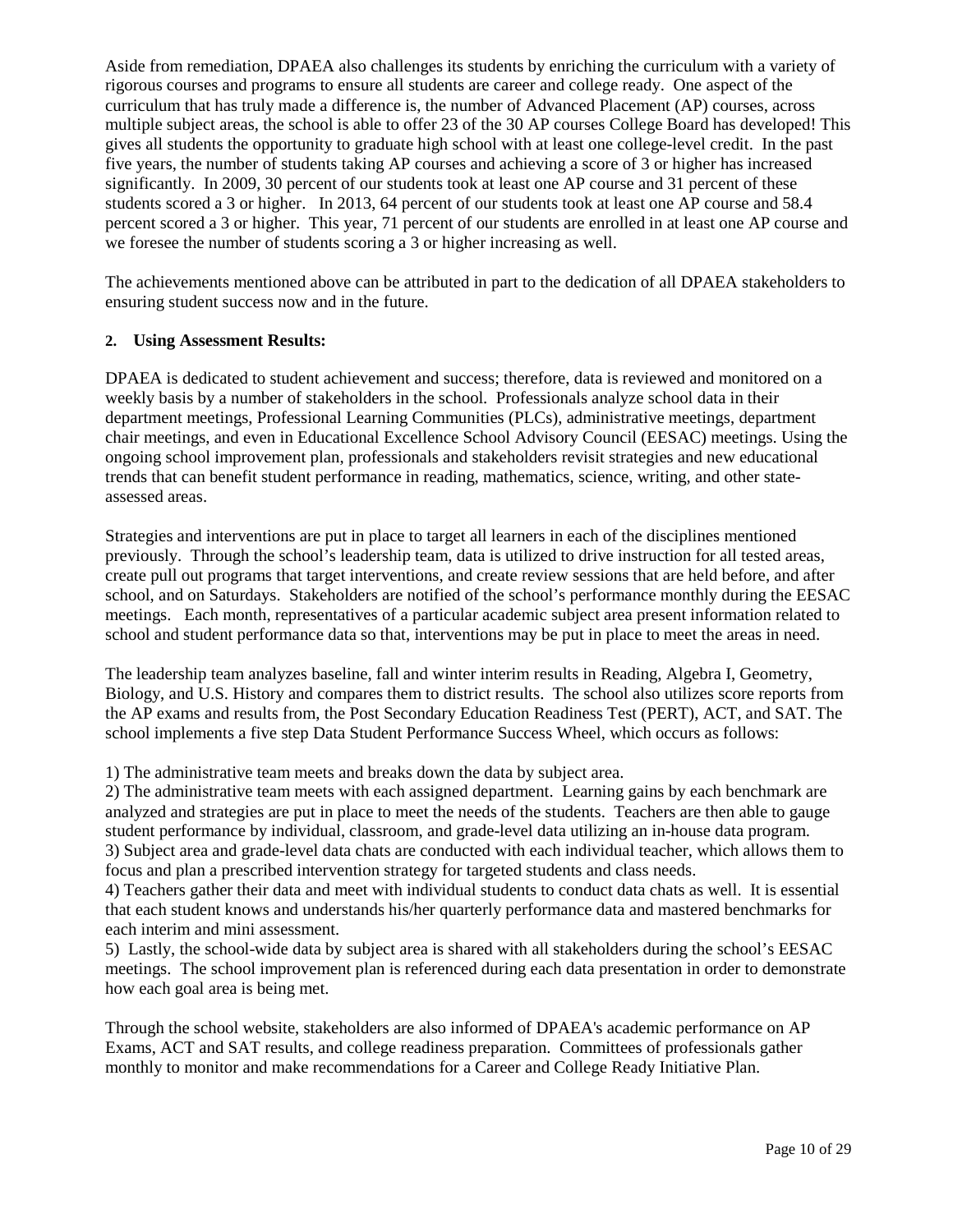#### **3. Sharing Lessons Learned:**

DPAEA serves as a leader to other schools within Florida and around the country by sharing its strategies and ideas. Through work with National Academic Educational Partners, the principal has performed workshops on school-level strategies for improving student performance at the following locations: St. Croix School District, School Board of Memphis City Schools, Milwaukee School District, and Providence School District; he has also worked with Gibson Charter School Miami-Dade, Cornerstone Academy Orange County, Doral Academy Las Vegas, and Somerset Academy Washington, D.C. Several teachers and administrators from DPAEA have traveled throughout Florida and the nation to perform workshops and model lessons at schools including Los Angeles Academy of Arts and Enterprise Charter School, Key West Collegiate Academy Charter School, Charles Gibson Charter School, and College Preparatory Academy of the Treasure Coast. During these trips, DPAEA teachers assist with the development of curriculum, mini assessments, and pacing guides, and conduct teacher observations. Their contributions to those schools have led to improved performance on accountability exams and increased teacher capacity.

In addition, DPAEA staff has worked with Cerego, an international language learning company, to develop software to improve instruction in reading, American History, AP Art and Biology, Geometry, Algebra and Physics. This 18-week pilot was developed by teachers from DPAEA with the support of programmers from Cerego. A study of the pilot results is currently being conducted by researchers from New York University.

DPAEA has also used its technology to reach out to other teachers within and outside of our school for professional development and modeling lessons. Using a concept that the school calls "linking classrooms", teachers collaborate to create lessons seen within and outside of the school to improve learning outcomes. For example, two classrooms are equipped with a television monitor, camera and microphones. Using the Internet the teachers broadcast the lesson that they have pre-planned together and stream it live. This permits the two classes to interact by seeing and hearing each other. "Linking classrooms" allows master teachers to work with a new or struggling instructor to model excellent teaching. The lessons are then recorded and made available for playback as part of our professional development program.

#### **4. Engaging Families and Community:**

At DPAEA, we believe that engaging families and communities contributes to greater academic achievement and to the improvement of the school as a whole. This model of engagement is predicated on three core beliefs: 1) student achievement increases the more knowledge parents have about their children's school experience; 2) greater involvement of families through non-academic channels still contributes to greater academic buy-in by all; and 3) the more a school invests in a local community, the more resources, support networks, and allies are available to bolster the health and vitality of the school more holistically.

Our goal is for parents to be fully aware of the academic happenings in their student's education. In addition to communicating standardized testing results and marking period grades, DPAEA staff also share important announcements and activities with parents and students through weekly calls. Furthermore, a web portal allows parents and students to access home learning and pertinent academic resources; track student achievements and activities; and keep up with student news and any other relevant school information. Additionally, parents have access to a web-secure "live feed" where they may watch their students' during instruction to get a better sense of their academic experiences. This program is offered in conjunction with an online after-school teaching and tutoring program, which allows parents and students alike to ask subjectspecific questions to DPAEA teachers and guides parents in understanding what they can do to assist their children in their studies. DPAEA empowers parents and community members to enhance school programs by meeting formally with them during our monthly Educational Excellence School Advisory Council (EESAC) and Parent Teacher Student Involvement (PTSI) meetings, after which their feedback is translated into a concrete plan of action for school improvement.

DPAEA strives to engage the community through non-academic means as well. For example, the school encourages our stakeholders to join our multiple service programs for the local community, such as: food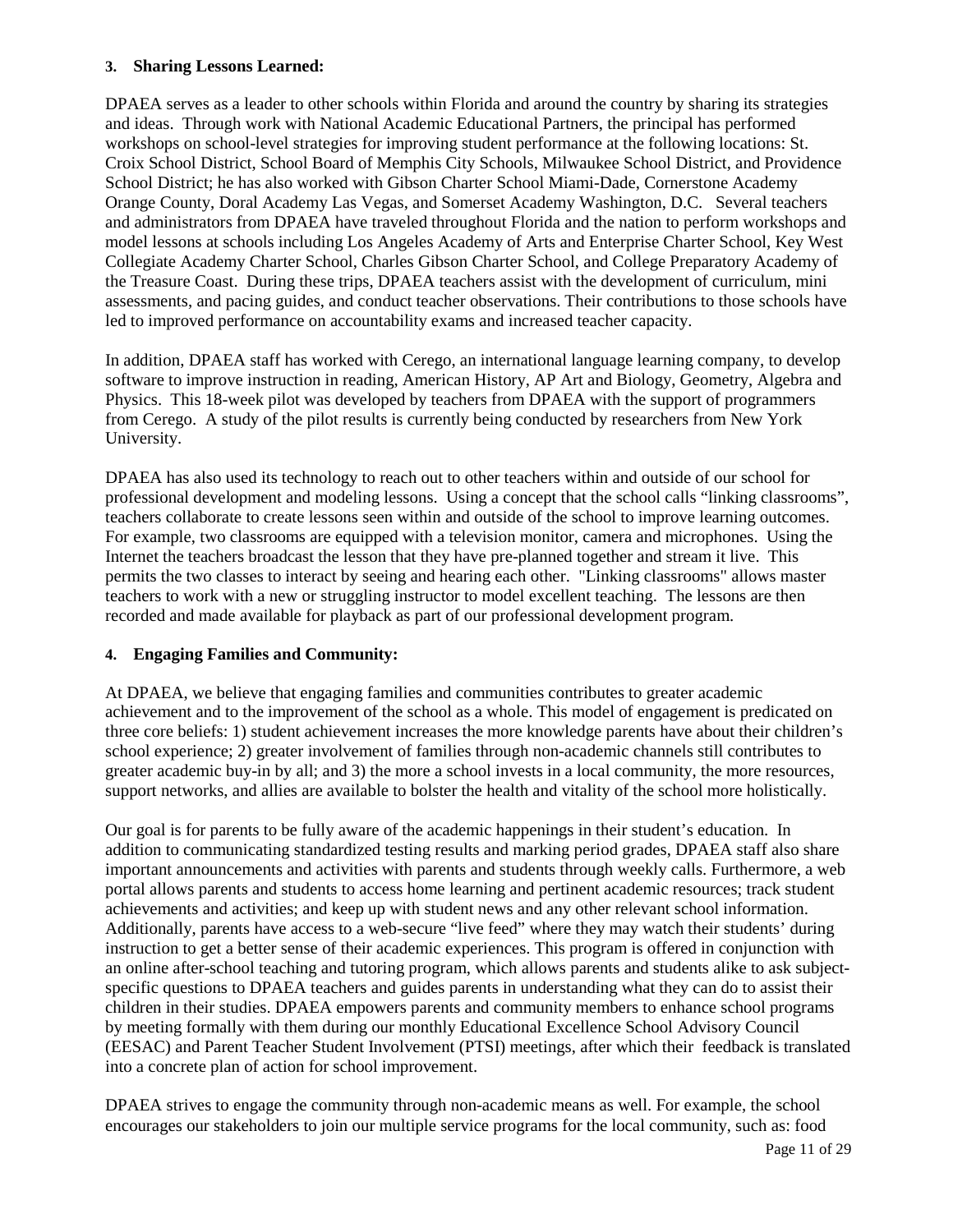and donation drives for the needy, social events and support services for the elderly, and walks to raise awareness for those with special needs like autism. Moreover, each student's parent commits to volunteering 30 hours every year at the school. This encourages parents to be more invested in the growth of a healthy school community and ultimately, increases the likelihood that they become more involved in their children's academics.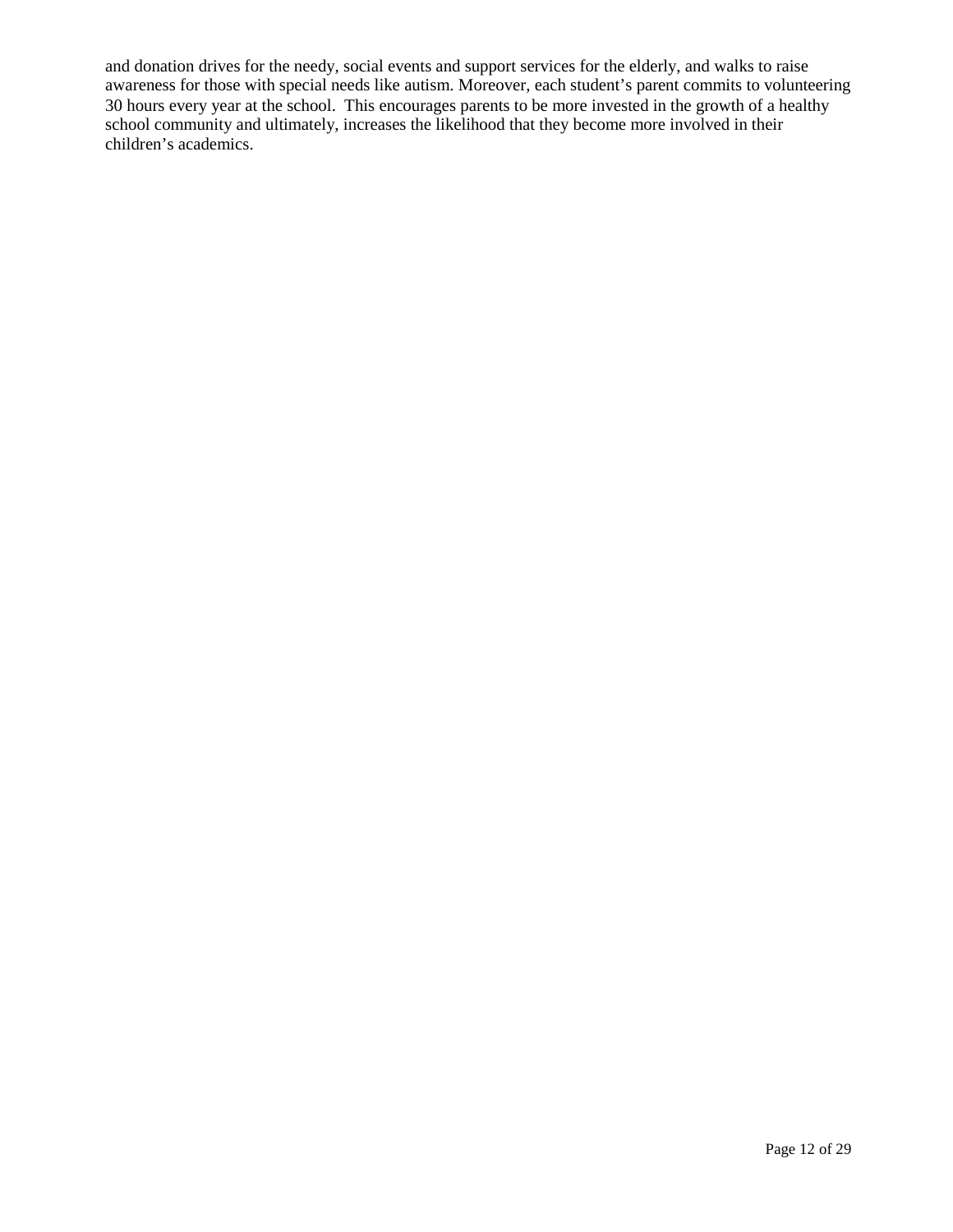### **1. Curriculum:**

Doral Performing Arts & Entertainment Academy (DPAEA) is a public charter school dedicated to providing its students with a rigorous and diverse academic curriculum enriched by an exceptional performing arts program and dedicated to ensuring that all students are college ready regardless of their socio-economic background. This dedication is evident when walking the hallways of DPAEA. Students are constantly reminded that although DPAEA is a performing arts school, college is the priority.

In order to ensure that all students are career and college ready by the time they graduate, DPAEA has aligned its curriculum to the Florida Next Generation Sunshine State Standards (NGSSS) and the Common Core State Standards (CCSS). The curriculum requires that students not only meet the state's graduation requirements, but exceed them. Students at DPAEA must complete at least 24 credits in order to graduate: four in English, four in math, four in science, four in social studies, two in foreign language, one in physical education, one in virtual, and at least four in performing arts.

The DAPAE English curriculum offers a variety of required and elective courses that prepare our students for high stakes testing like the Florida's Comprehensive Assessment Test (FCAT) 2.0, SATs and ACT. The curriculum offers courses for all students regardless of academic levels and performance; this includes regular, Honors and Advanced Placement (AP) courses in English language as well as English for speakers of other languages. Through these courses, students are equipped with the tools necessary to be thoughtful, judicious writers who reflectively engage in critical and creative thinking, and understand the importance of doing so.

The math curriculum provides a strong foundation of concepts, techniques, and applications. DPAEA offers required courses like Algebra I and Geometry, and more advanced courses, like AP Calculus AB, and BC, and AP Statistics to ensure students are college ready. Students also have the unique opportunity to participate in our advanced Math Academy. This Academy engages students by giving them the tools needed to become proficient problem-solvers while instilling self-confidence and developing a deep understanding of core mathematics concepts.

The challenging science curriculum offers students courses like Physical Science, Biology, Chemistry, and Physics, as well as more demanding courses like AP Biology, AP Environmental Science and AP Chemistry. These courses, offer our students opportunities to explore new questions and use scientific knowledge and critical thinking in their own life decision-making. Students are also given the opportunity to solve real-world problems by engaging in longitudinal research-based projects in which students gather and discuss data on a daily basis.

The social studies curriculum is aligned with the state standards and extends its students a comprehensive offering of required and elective courses. Required courses include World History, U.S. History, American Government, and Economics; elective courses include Law Studies, Sociology of Sports, AP European History, AP Psychology, and AP Human Geography. These courses allow our students to explore the elements of society to develop an appreciation of and respect for a variety of cultures and their beliefs, values, and traditions.

The physical education curriculum is intended to provide students with an understanding of and appreciation for physical exercise. Furthermore, students are provided an opportunity to learn recreational activities that can be enjoyed for a lifetime with the knowledge, skills, and attitudes to maintain healthful and satisfying lives.

Technology is integrated into the curriculum and all classrooms. Classrooms are equipped with interactive boards that provide teachers with inventive and interactive ways to deliver lessons. We also have several virtual, science, and math labs with computers accessible to students on a daily basis. DPAEA uses the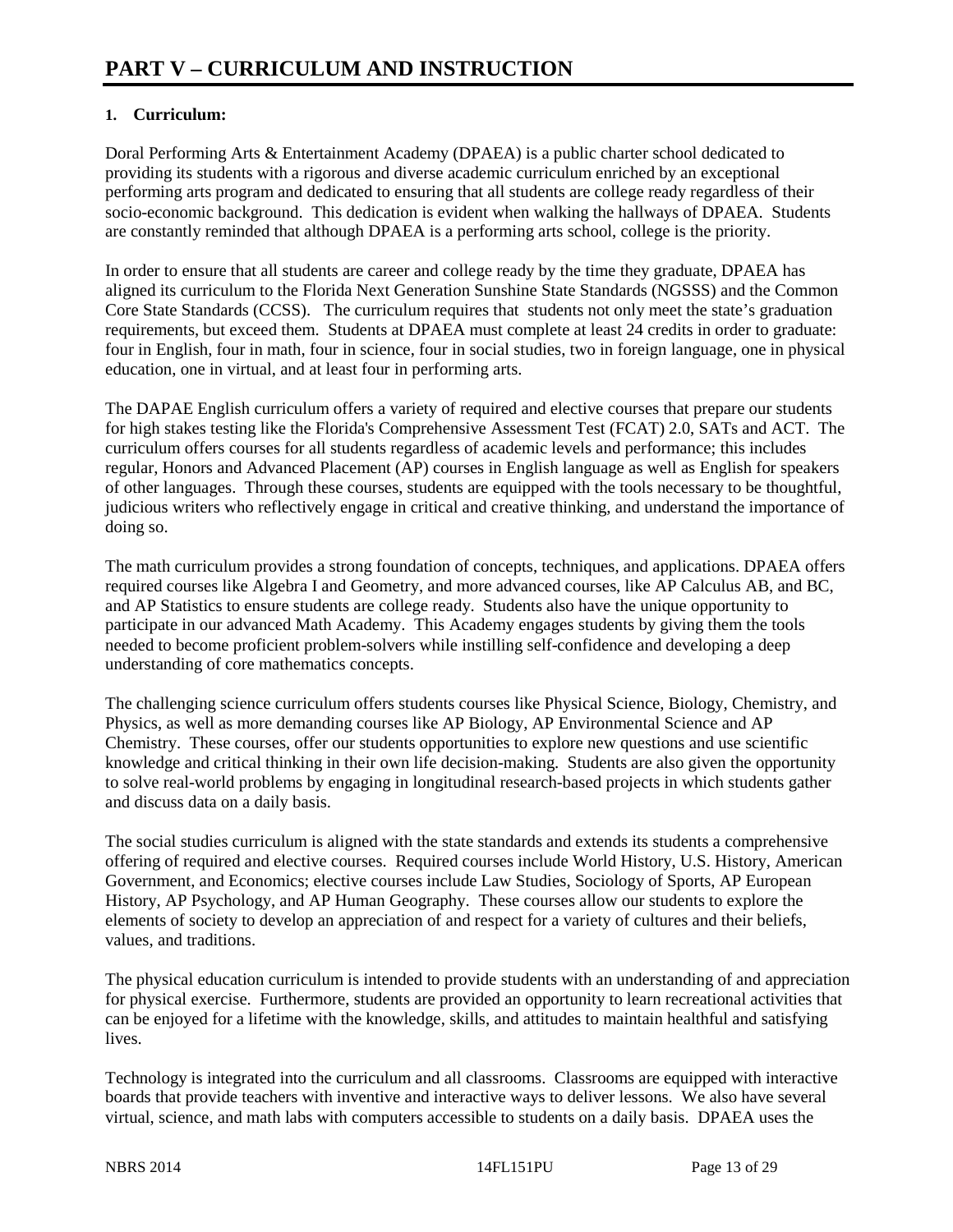Internet to live stream lessons, tutoring sessions and school events. The TV Production Program also uses the Internet to report the news live and stream sporting and school events to the community.

The foreign language curriculum has proven to be a very successful program at DPAEA. Students are required to take two full years of the same language in order to fulfill the graduation requirement. We offer a variety of courses in Spanish, French and Italian. Last year, 100 percent of the students enrolled in AP Spanish Language attained a 3 or higher on the AP exam.

#### **2. Reading/English:**

The foundation of DPAEA's English curriculum is the College Board's College Readiness System – Springboard. This proven Pre-AP program prepares students for success in AP and college courses. The program is aligned to the CCSS and offers a rigorous curriculum and ongoing professional development for teachers. This English language arts (ELA) program includes course offerings in English for grades 9-12, Honors English for grades 9-12, AP Language and Composition for grade 11, and AP Literature for grade 12. SAT preparation, dual enrollment and college readiness English courses are also offered to students. DPAEA is currently partnered with Florida International University, Miami-Dade College and Doral College for dual enrollment.

To prepare for the FCAT 2.0 Writing, a departmental Writing Action Plan was established with input from all teachers. The Writing Center is available to all students after school. Several Saturday and Early Release writing seminars are offered to targeted students. Teachers also keep logs of all student writing assignments and follow an FCAT Crunch Time Calendar before the writing and reading assessments.

Reading skills are infused into the English Curriculum, but additional Intensive Reading courses are assigned to students who received a score of Level 1 or 2 on the FCAT 2.0 reading. In Intensive Reading, each students receives explicit instruction on their reading deficiency, which is identified and monitored through data analysis. Between September and April, the Reading Coach conducts pull-out groups throughout the day for targeted students who have scored below and above grade level. From January to April, after-school tutoring is offered in the form of three sessions, each addressing different student needs. Annually in March, in-school reading workshops are offered to targeted students in preparation for the FCAT 2.0. Saturday reading tutoring is open to all students on a first come first serve basis. A Literacy Club was also created to increase participation of all teachers and to better assist students. Events such as Literacy Pasta Night and Literacy Book Swap were held to increase parental involvement. Finally, SAT/PSAT Saturday tutoring was held for all students and six week SAT prep classes were held to prepare students for college entrance exams.

#### **3. Mathematics:**

DPAEA uses the Carnegie Learning math curricula for grades 9-12. The Carnegie Learning CCSS transition plan for middle school aligns to the Standards for Mathematical Practices and improve foundational skills to prepare students for the advanced study of mathematics. The texts are rich with realworld applications of the topics being covered and expose students to the different career paths that apply the same concepts they are learning in the classroom. Carnegie Learning offers an Adaptive Math Software program that aligns to each course and provides students with highly individualized and self-paced instruction to improve their secondary math skills.

DPAEA implements a math research program that identifies mathematically gifted students in grades 9-12 and offers them special research classes and acceleration. To enter the math research program, students must take an entrance exam; upon passing, these students are allowed to take, the Math Research course as an elective. This course enables them to explore various realms of mathematics, especially those outside the scope of a typical mathematics course. Many students in these courses are also involved in the Mu Alpha Theta Math Honor Society, which is very active in local, state and national math competitions. The members and teachers meet several times a week and work on math topics beyond those experienced in class.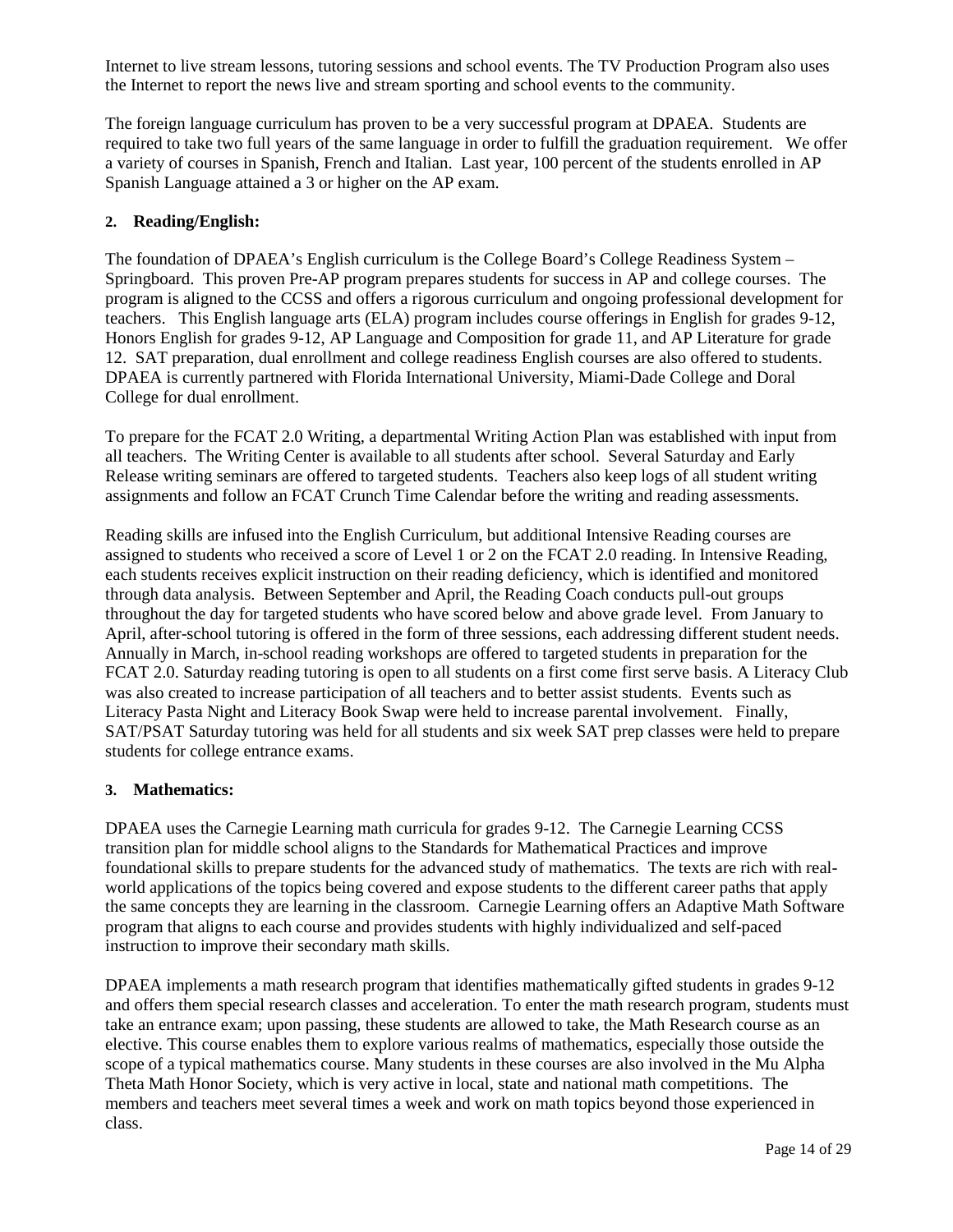DPAEA also offers a variety of AP mathematics courses to its advanced students such as AP Calculus AB, AP Calculus BC, and AP Probability and Statistics.

In an effort to provide students that are performing below grade level with the necessary remediation, the students are identified and placed in an Intensive Math course to provide them with additional mathematics instruction. The school offers after-school math tutoring, as well as online Algebra tutoring in the evenings through the Blackboard Connect Program available to all students at DPAEA. In addition, the school also offers before- and after-school FCAT 2.0 / EOC tutoring to selected students, based on their previous assessment scores.

#### **4. Additional Curriculum Area:**

The Performing Arts Program, the heart of DPAEA, is committed to making our school a beacon of artistic excellence in the visual and performing arts community nationwide. The program provides intellectually stimulating and educationally challenging classes in the arts for students who, through the audition and interview process, demonstrate a talent in a particular art form. Students and teachers engage in numerous opportunities to develop and showcase talents in the areas of dance, music, photography, television production, theater, visual arts, and voice. DPAEA performing arts teachers have many years of professional experience in their specific fields and have been able to bring their real-life experiences to the classroom. Their expertise as artists has helped them develop and implement an innovative curriculum which allows students to be competitive in the artistic and academic community. For example, aside from reporting the daily news and making music videos, student in the TV Production Program can take a Sports and Entertainment course that allows them to broadcast sporting events and school functions live via the Internet. The ultimate goal of the performing arts curriculum is to provide a rigorous education while encouraging and fostering to each student's talents.

DPAEA's science and mathematics curriculum is ever expanding with opportunities and challenges. The school offers an array of AP courses in both math and science. During the 2013-2014 school year, the school increased the enrollment of females and minorities in AP science, technology, engineering, and math (STEM) courses, such as AP Computer Science, AP Chemistry, AP Physics, AP Statistics, AP Biology, AP Calculus AB and BC, just a few of the 23 AP courses from which students can choose. The school is also participating in a College Board AP STEM Grant that encourages the participation of females and minorities in AP math and AP science courses. This grant has afforded DPAEA students to participate in a variety of learning opportunities outside the traditional classroom experiences. One of these projects is our Doral Academy Nutritional Supplement Mouse Longevity Study. This project is a randomized, long-term, multigenerational study to determine the effect, if any, that an antioxidant nutritional supplement has on the cognitive functions, physical activity, breeding fitness and longevity of mice. The students involved in this research are responsible for keeping clean, sterile conditions in the research room by cleaning the mice habitats twice a week. They are also responsible for keeping up to date data on weights and general wellbeing of the specimen on a weekly basis. This research includes but is not limited to solutions for aggressive behavior and competition for mates amongst males and research for cures for everyday illness amongst the specimen. The Bioethics course, a recent addition to the curriculum, teaches students in grades 10-12 about moral reasoning and ethical principles. This college-ready initiative has motivated students to participate in the National Undergraduate Bioethics Conference in which teams debate resolutions for bioethical issues. In preparation, students receive a background in philosophy-based ethical principles, create outlines for their competition arguments, and discuss those arguments with their classmates to strengthen their reasoning. Students are upheld to the highest standards and, notably, have placed sixth amongst competing universities. Providing students the opportunity to compete at a college–level competition, is a true testament to the school's mission.

Additionally, starting in grade 10, students are offered the opportunity pursue their favorite discipline beyond the level offered in secondary schools and get a head start on their college requirements. The DPAEA Scholars Program enables sophomores, juniors and/or seniors to enroll in college courses and earn college credits at local institutions of higher education such as Miami Dade College, Florida International University, and Doral College. Students are expected to receive an Associate in Arts degree by taking a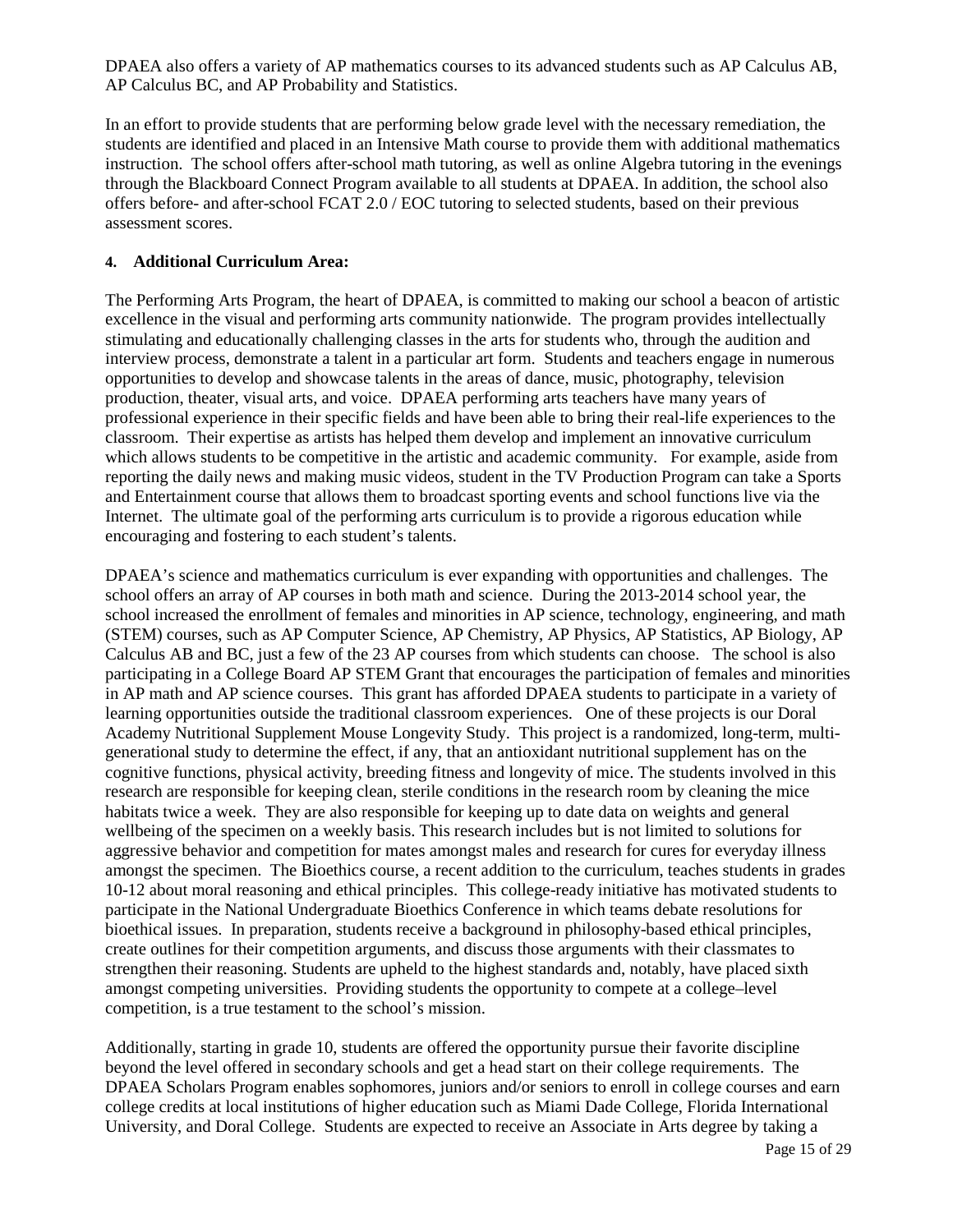combination of AP and dual enrollment courses throughout their sophomore, junior and senior years. About 50 students at DPAEA currently are participating in this program, the benefits of which include increasing college readiness, starting a college degree while in high school, and increasing students' grade point average. We also offer students not in the Scholars Program the oportunity to enroll in dual enrollment courses at the above-mentioned institutions and receive college credits without having to pursue as Associates Degree.

#### **5. Instructional Methods:**

The students of DPAEA strive for high academic achievement. Students are enrolled in courses required for standard high school graduation as well as electives geared toward their art form of choice, such as visual arts, photography, theater, dance, music, voice, or television production. The integration of this chosen set of electives into the curriculum motivates students to excel academically and continuously improve their own performance.

High performing students can enroll in advanced level courses. Honors courses are structured around lectures, discussions, and activities involving a higher order thinking process and challenging tasks. Some students also choose to participate in AP courses, which are noticeably more rigorous and thoughtprovoking. There are also opportunities to take dual enrollment courses through a local college or university, funded by the school, to receive college credit.

Struggling learners with low standardized test scores are registered for intensive courses in math, English, and/or reading in order to obtain additional assistance. These students are taught alternate strategies and techniques that will advance their overall performance.

Each student in the exceptional student education (ESE) program has a plan that states their goals and the accommodations necessary to ensure their success, while still continually challenging them. The school is an inclusive setting where these students participate in courses alongside their peers. Students participating in the gifted and special needs program also have formal plans in place to show their goals and/or accommodations needed for support. Some of these students are supported through consultative services where a program specialist works together with the teachers to ensure that students are challenged and excelling throughout their educational pursuit. Students in the special needs program may also take Learning Strategies, a course in which a certified ESE teacher provides them with learning strategies to match their specific educational needs.

All courses involve differentiated, data driven classroom instruction to accommodate a range of learning styles. Some teachers utilize rotations where students participate in whole group instruction and then rotate through three stations: independent activity, cooperative group work, and small group instruction led by the teacher. Other teachers prefer more traditional methods of instruction including discussions and open ended tasks. Technology also supports instruction through the use of Mimio Technology, KarbonPad, student tablets, and computer applications such as Reading Plus, Achieve 3000, and Cerego. The teachers at DPAEA strive to deliver the best instruction possible to their students.

#### **6. Professional Development:**

DPAEA believes that ongoing professional development is essential for improving instruction and safeguarding the highest levels of student performance. To that end, we offer our teachers and staff members a wide variety of professional development opportunities that range from universal strategies for success across all disciplines to course specific instructional practices and skills. First, we assist new educational professionals to become "highly qualified" in their subject areas. With this in mind, we offer a mentor program to provide beginning teachers with support, training, and guidance in a comfortable and confidential manner to ensure their success in teaching. Second, they work to maintain that elite status by attending multiple professional development workshops per year, which cover essential topics such as: instructional best practices; data lesson development; current educational trends and assessments; Professional Learning Communities (PLCs; constituted both by content area and specific courses taught);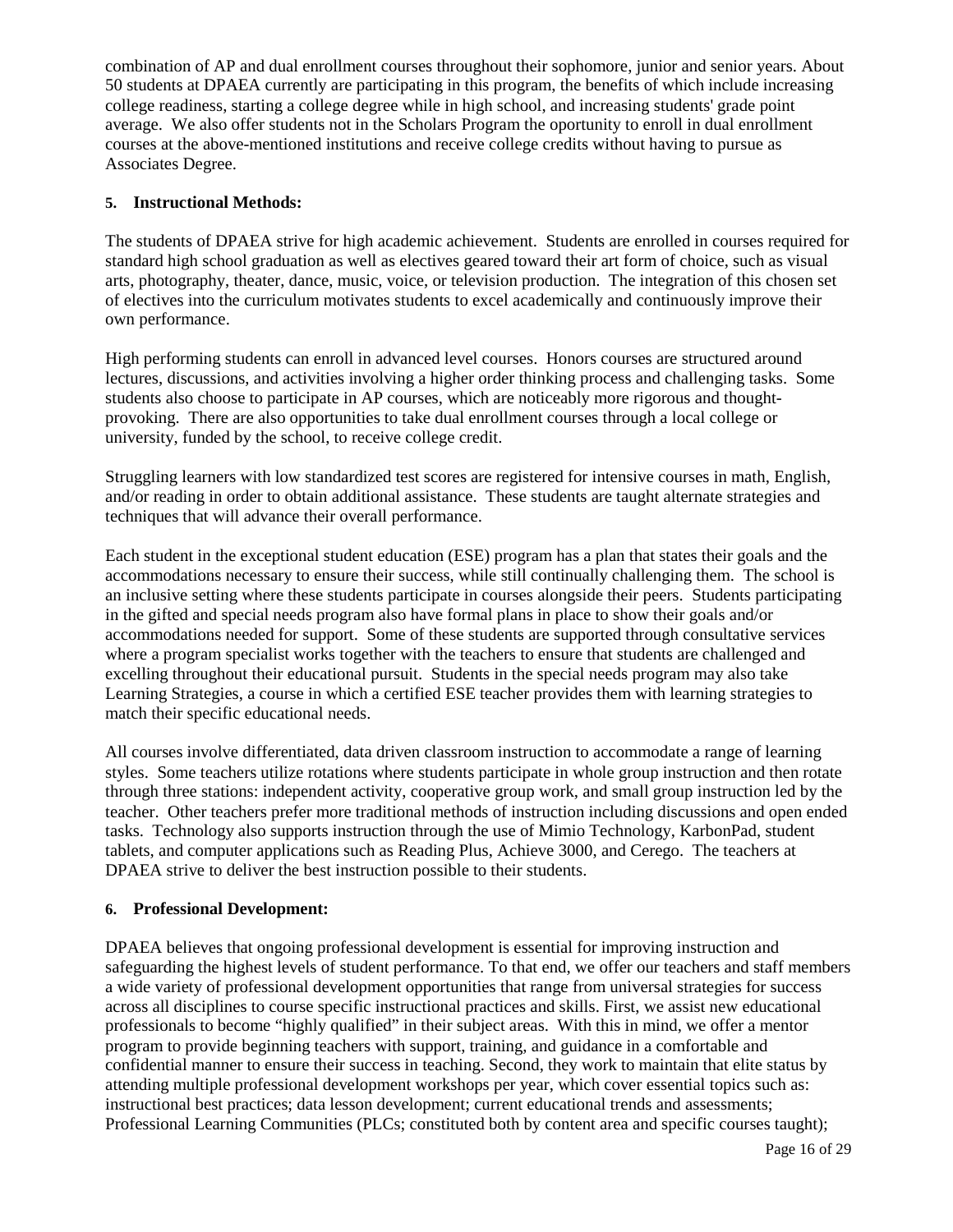effective lesson planning; action research and data-driven instruction; cross-curricular literacy enhancements; and differentiated techniques for educating students in the English speakers of other languages (ESOL) and exceptional student education (ESE).

In addition to the professional development that continually occurs through PLCs, teachers receive support as they align their assessments and lessons with the CCSS and develop ongoing focus calendars, used to create the most engaging and productive instruction. Professionals participate in the Miami-Dade County public Schools' (M-DCPS) Instructional Performance Evaluation and Growth System (IPEGS) in which they develop a yearly Individualized Professional Development Plan (IPDP). The IPDP assists teachers in aligning their professional growth to the school's goals as outlined in the school improvement plan; these goals, often address areas such as reading and math, student performance, individual learning goals, professional development activities, and performance outcomes.

Finally, DPAEA is dedicated to integrating art throughout the curriculum. DPAEA is involved in Arts for Learning—a Miami affiliate of the national non-for-profit organization, Young Audiences—in which the school provides an impactful art experience for all students through teacher development, curriculum consulting, and professional practicums. DPAEA students are not only successful academically, but also are constantly motivated to surpass their own academic standards while still excelling in the arts. As teachers and administrators, we believe that it is our duty to develop ourselves personally and professionally for the benefit of our students, to provide a strong foundation upon which they can not only achieve academically in the classroom, but also actualize their dreams outside of it.

#### **7. School Leadership**

The leadership at DPAEA is committed to providing a college preparatory environment for all students. The Doral leadership philosophy is to educate all students in a manner that provides them the opportunity to be successful at the college level; thus, each decision made at the school is aligned to that central philosophy.

The administrative leadership team consists of the principal, assistant principal and lead teacher. The extended leadership team at the school includes department heads in all of the core academic areas and electives, reading director, ESE and ESOL director, activities director, athletic director, student services chair and testing chair. The administrative leadership team meets on a weekly basis and the extended team twice monthly.

The administrative team uses iPads to conduct daily classroom walkthroughs. The entire leadership team has identified 15 behaviors that should be observed in classrooms during these walkthroughs. Administrators use their iPads to record data for each teacher and report their observations. A report is generated every two weeks and the observations are discussed with the extended team. Professional development for the faculty occurs in accordance with the results of these online surveys recorded through Survey Monkey. Visibility in classrooms is of key importance in establishing a culture of expectation.

In addition, at each leadership meeting alternating departments are required to present relative data, such as interim testing, AP, and SAT results, new initiatives and other academic issues as they arise. With the data in mind, the leadership team develops and monitors action plans and instructional focus calendars. Based on what the entire leadership team is seeing, purchasing decisions are made collectively on new reading or math programs, textbooks and other instructional materials, and technology. The principal's philosophy is to be inclusive of the content area experts in the decision-making process to help make the best decision to promote student learning and engagement.

The principal and assistant principal meet with the Student Government each month to address issues brought forward by their officers. Suring these meetings, the administration also reviews school performance data and new academic initiatives with the students.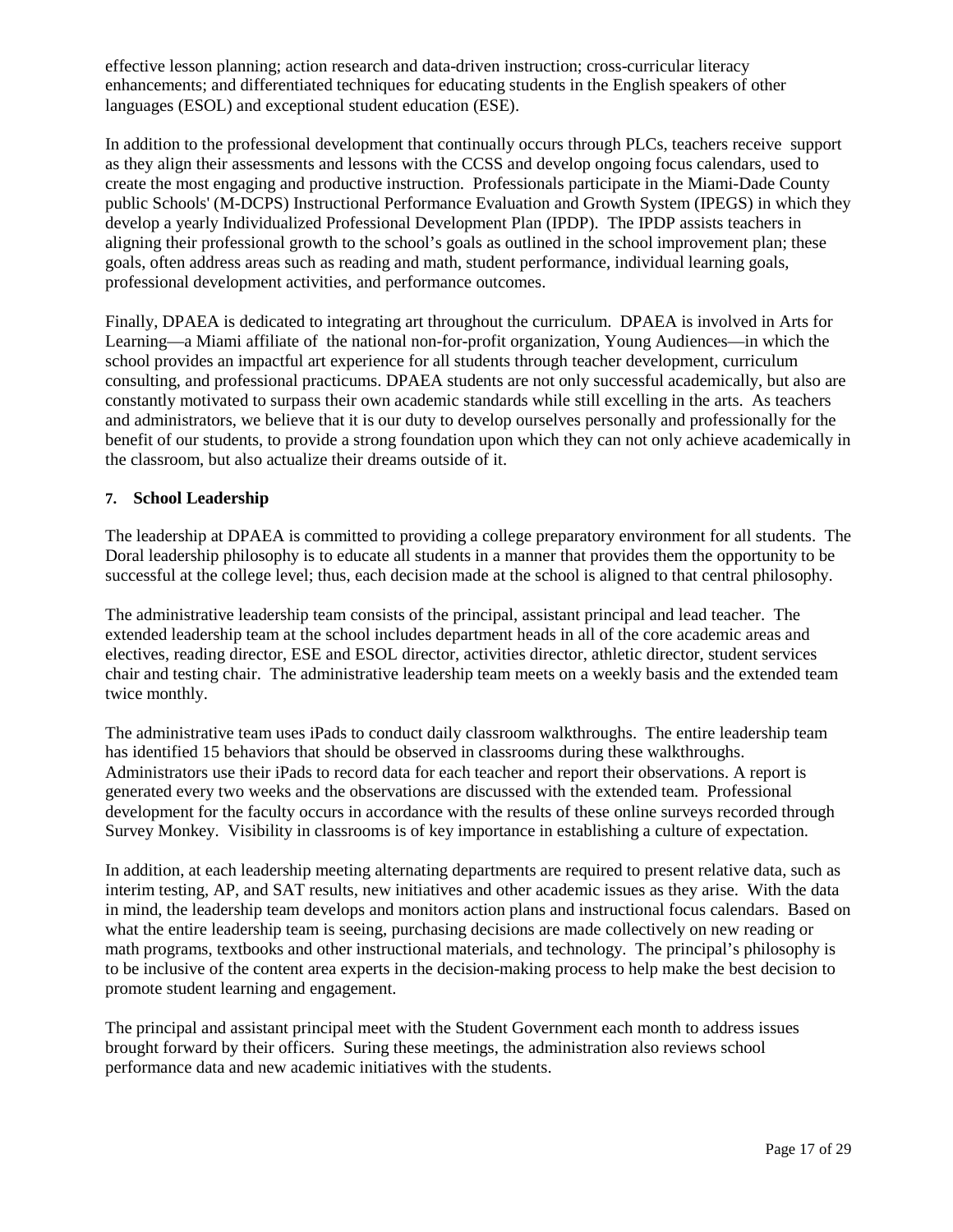### **STATE CRITERION--REFERENCED TESTS**

**Subject:** Math **Test:** Florida Comprehensive Assessment Test/Geometry End-of-Course Assessment (starting in 2011-12) **All Students Tested/Grade:** 10 **Edition/Publication Year:** 2013

**Publisher:** Pearson Access

| School Year                      | 2012-2013        | 2011-2012        | 2010-2011        | 2009-2010        | 2008-2009      |
|----------------------------------|------------------|------------------|------------------|------------------|----------------|
| Testing month                    | Apr              | Apr              | Apr              | Mar              | Mar            |
| <b>SCHOOL SCORES*</b>            |                  |                  |                  |                  |                |
| % Meeting and Exceeding          | 95               | 87               | 95               | 90               | 94             |
| Proficiency Levels 3,4 and 5     |                  |                  |                  |                  |                |
| % Exceeding Proficiency          | 65               | 55               | 55               | 50               | 55             |
| Levels 4 and 5                   |                  |                  |                  |                  |                |
| Number of students tested        | 101              | 104              | 42               | 20               | 15             |
| Percent of total students tested | 100              | 100              | 100              | 100              | 100            |
| Number of students tested with   | $\boldsymbol{0}$ | $\overline{0}$   | $\overline{0}$   | $\overline{0}$   | $\overline{0}$ |
| alternative assessment           |                  |                  |                  |                  |                |
| % of students tested with        | $\overline{0}$   | $\boldsymbol{0}$ | $\boldsymbol{0}$ | $\boldsymbol{0}$ | $\overline{0}$ |
| alternative assessment           |                  |                  |                  |                  |                |
| <b>SUBGROUP SCORES</b>           |                  |                  |                  |                  |                |
| 1. Free and Reduced-Price        |                  |                  |                  |                  |                |
| Meals/Socio-Economic/            |                  |                  |                  |                  |                |
| <b>Disadvantaged Students</b>    |                  |                  |                  |                  |                |
| % Meeting and Exceeding          | 90               | 85               | 90               | 85               | 90             |
| Proficiency Levels 3,4 and 5     |                  |                  |                  |                  |                |
| % Exceeding Proficiency          | 60               | 50               | 50               | 42               | 35             |
| Levels 4 and 5                   |                  |                  |                  |                  |                |
| Number of students tested        | 57               | 52               | 27               | 9                | $\overline{4}$ |
| 2. Students receiving Special    |                  |                  |                  |                  |                |
| <b>Education</b>                 |                  |                  |                  |                  |                |
| % Meeting and Exceeding          |                  |                  |                  |                  |                |
| Proficiency Levels 3,4 and 5     |                  |                  |                  |                  |                |
| % Exceeding Proficiency          |                  |                  |                  |                  |                |
| Levels 4 and 5                   |                  |                  |                  |                  |                |
| Number of students tested        |                  |                  |                  |                  |                |
| 3. English Language Learner      |                  |                  |                  |                  |                |
| <b>Students</b>                  |                  |                  |                  |                  |                |
| % Meeting and Exceeding          |                  |                  |                  |                  |                |
| Proficiency Levels 3,4 and 5     |                  |                  |                  |                  |                |
| % Exceeding Proficiency          |                  |                  |                  |                  |                |
| Levels 4 and 5                   |                  |                  |                  |                  |                |
| Number of students tested        |                  |                  |                  |                  |                |
| 4. Hispanic or Latino            |                  |                  |                  |                  |                |
| <b>Students</b>                  |                  |                  |                  |                  |                |
| % Meeting and Exceeding          | 96               | 88               | 95               | 90               | 94             |
| Proficiency Levels 3,4 and 5     |                  |                  |                  |                  |                |
| % Exceeding Proficiency          | 65               | $\overline{55}$  | 55               | 50               | 55             |
| Levels 4 and 5                   |                  |                  |                  |                  |                |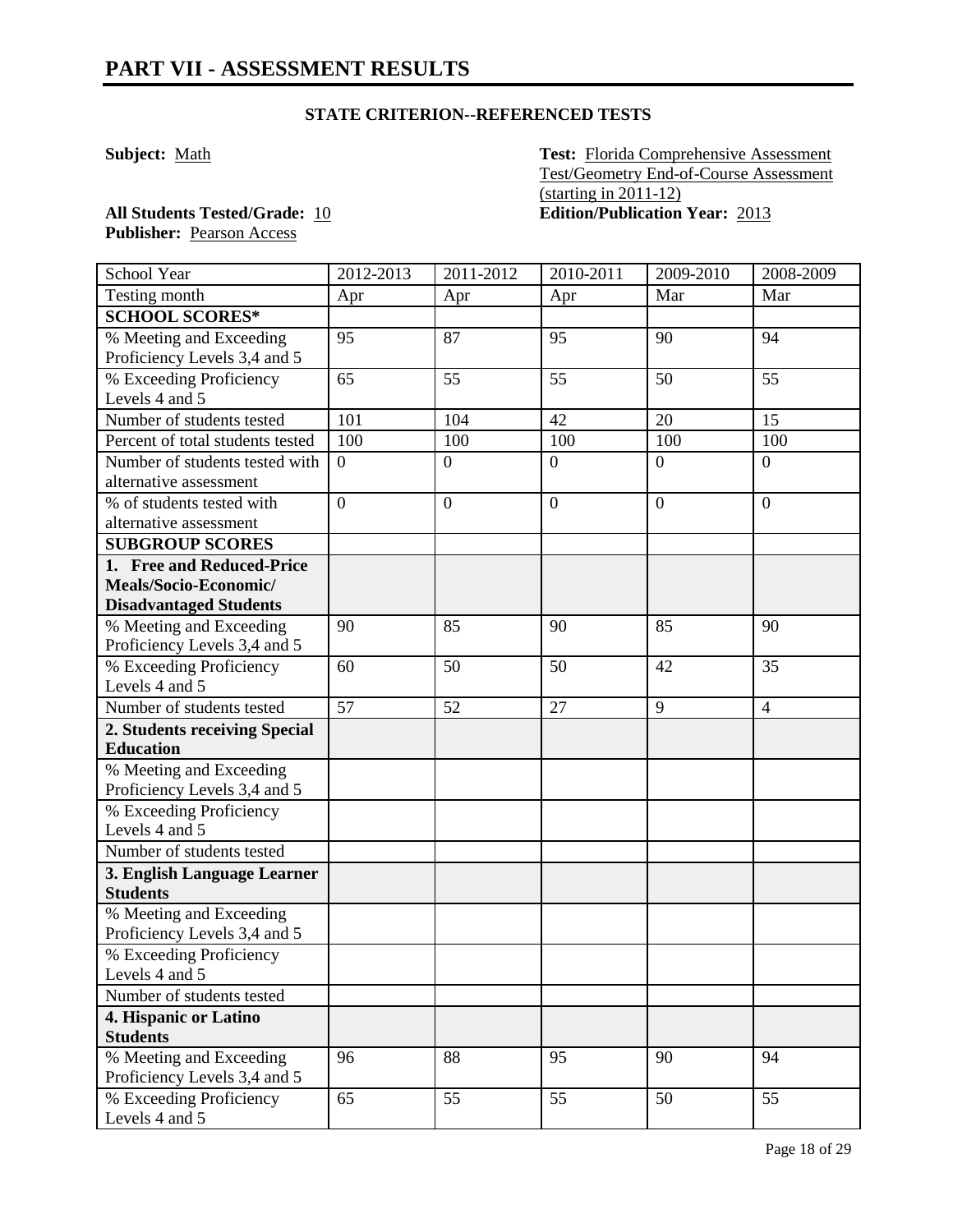| Number of students tested        | 90 | 92 | 38 | 19 | 13 |
|----------------------------------|----|----|----|----|----|
| 5. African-American              |    |    |    |    |    |
| <b>Students</b>                  |    |    |    |    |    |
| % Meeting and Exceeding          |    |    |    |    |    |
| Proficiency Levels 3,4 and 5     |    |    |    |    |    |
| % Exceeding Proficiency          |    |    |    |    |    |
| Levels 4 and 5                   |    |    |    |    |    |
| Number of students tested        |    |    |    |    |    |
| <b>6. Asian Students</b>         |    |    |    |    |    |
| % Meeting and Exceeding          |    |    |    |    |    |
| Proficiency Levels 3,4 and 5     |    |    |    |    |    |
| % Exceeding Proficiency          |    |    |    |    |    |
| Levels 4 and 5                   |    |    |    |    |    |
| Number of students tested        |    |    |    |    |    |
| 7. American Indian or            |    |    |    |    |    |
| <b>Alaska Native Students</b>    |    |    |    |    |    |
| % Meeting and Exceeding          |    |    |    |    |    |
| Proficiency Levels 3,4 and 5     |    |    |    |    |    |
| % Exceeding Proficiency          |    |    |    |    |    |
| Levels 4 and 5                   |    |    |    |    |    |
| Number of students tested        |    |    |    |    |    |
| 8. Native Hawaiian or other      |    |    |    |    |    |
| <b>Pacific Islander Students</b> |    |    |    |    |    |
| % Meeting and Exceeding          |    |    |    |    |    |
| Proficiency Levels 3,4 and 5     |    |    |    |    |    |
| % Exceeding Proficiency          |    |    |    |    |    |
| Levels 4 and 5                   |    |    |    |    |    |
| Number of students tested        |    |    |    |    |    |
| 9. White Students                |    |    |    |    |    |
| % Meeting and Exceeding          |    |    |    |    |    |
| Proficiency Levels 3,4 and 5     |    |    |    |    |    |
| % Exceeding Proficiency          |    |    |    |    |    |
| Levels 4 and 5                   |    |    |    |    |    |
| Number of students tested        |    |    |    |    |    |
| <b>10. Two or More Races</b>     |    |    |    |    |    |
| identified Students              |    |    |    |    |    |
| % Meeting and Exceeding          |    |    |    |    |    |
| Proficiency Levels 3,4 and 5     |    |    |    |    |    |
| % Exceeding Proficiency          |    |    |    |    |    |
| Levels 4 and 5                   |    |    |    |    |    |
| Number of students tested        |    |    |    |    |    |
| 11. Other 1: Other 1             |    |    |    |    |    |
| % Meeting and Exceeding          |    |    |    |    |    |
| Proficiency Levels 3,4 and 5     |    |    |    |    |    |
| % Exceeding Proficiency          |    |    |    |    |    |
| Levels 4 and 5                   |    |    |    |    |    |
| Number of students tested        |    |    |    |    |    |
| 12. Other 2: Other 2             |    |    |    |    |    |
| % Meeting and Exceeding          |    |    |    |    |    |
| Proficiency Levels 3,4 and 5     |    |    |    |    |    |
| % Exceeding Proficiency          |    |    |    |    |    |
| Levels 4 and 5                   |    |    |    |    |    |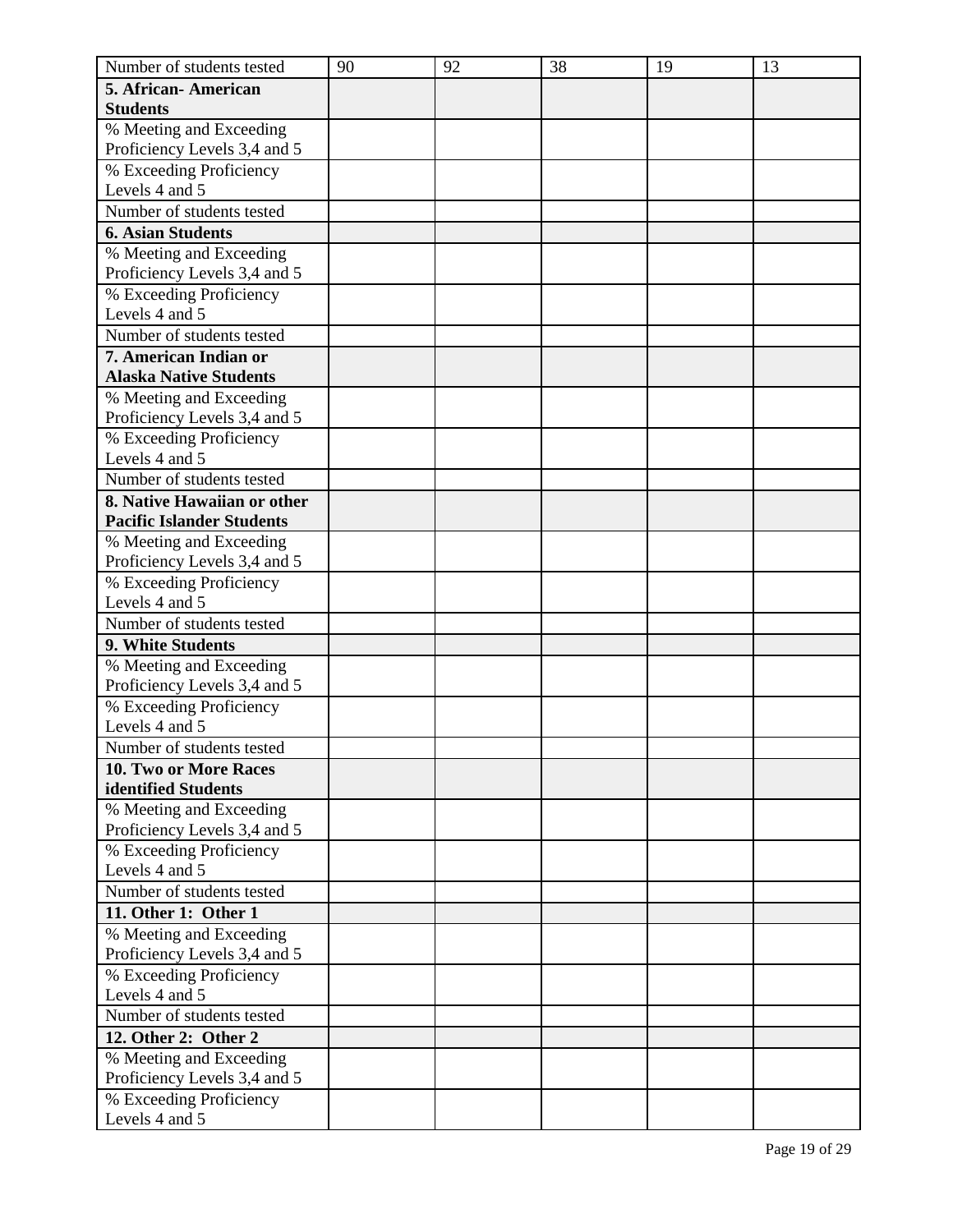| Number of students tested    |  |  |  |
|------------------------------|--|--|--|
| 13. Other 3: Other 3         |  |  |  |
| % Meeting and Exceeding      |  |  |  |
| Proficiency Levels 3,4 and 5 |  |  |  |
| % Exceeding Proficiency      |  |  |  |
| Levels 4 and 5               |  |  |  |
| Number of students tested    |  |  |  |

**NOTES:** In the 2011-2012 school year, the Grade 10 FCAT Mathematics was replaced by the Geometry EOC assessment. All students enrolled in Geometry, regardless of their grade-level, took the EOC assessment in the 2011-12 school year.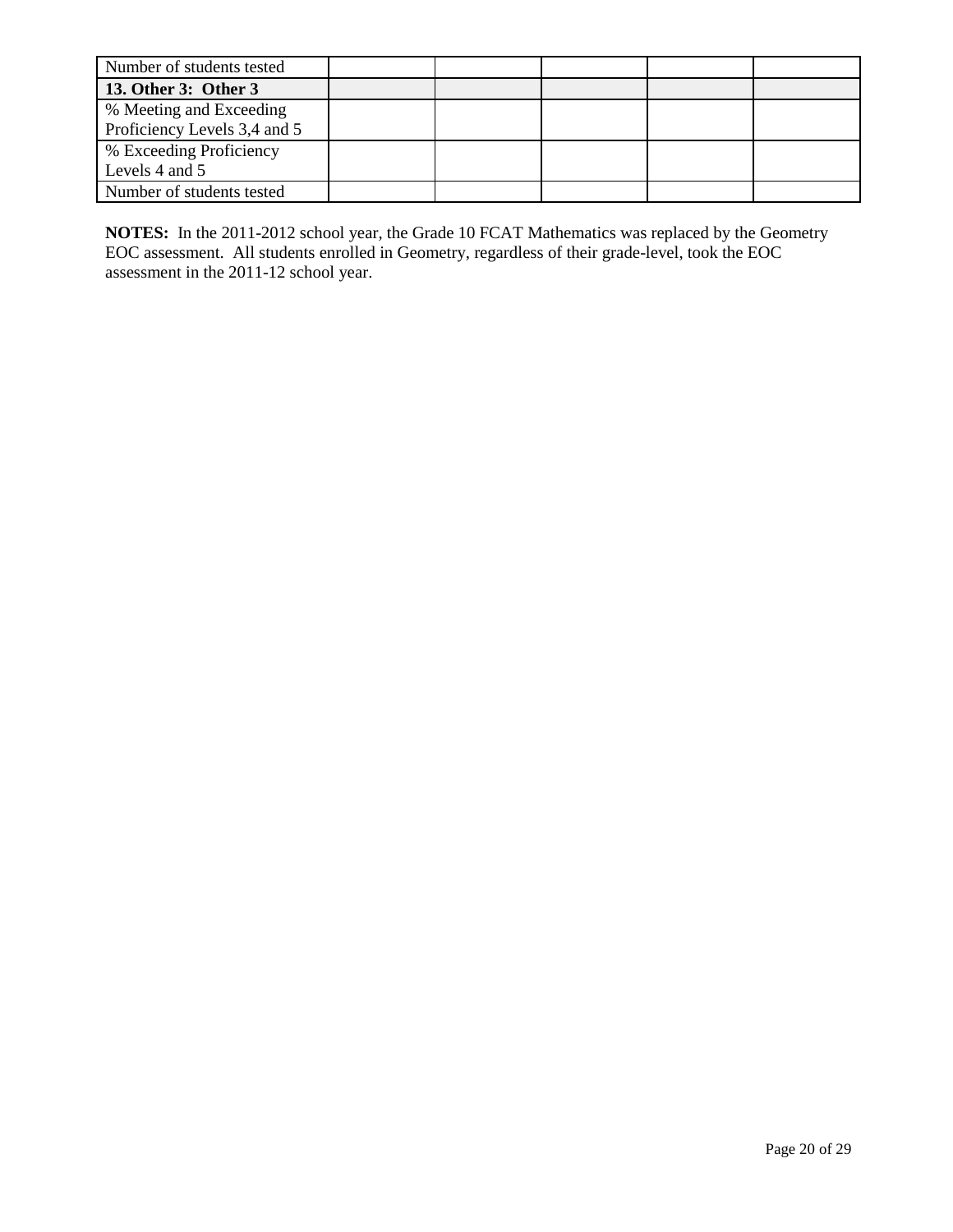#### **STATE CRITERION--REFERENCED TESTS**

**Subject:** Math **Test:** Florida Comprehensive Assessment Test/Algebra I End-of-Course Assessment (starting in 2010-11) **All Students Tested/Grade:** 9 **Edition/Publication Year:** 2013

## Publisher: Pearson Access

| School Year                                             | 2012-2013      | 2011-2012      | 2010-2011    | 2009-2010        | 2008-2009        |
|---------------------------------------------------------|----------------|----------------|--------------|------------------|------------------|
| Testing month                                           | Apr            | Apr            | Apr          | Mar              | Mar              |
| <b>SCHOOL SCORES*</b>                                   |                |                |              |                  |                  |
| % Meeting and Exceeding                                 | 98             | 74             | 50           | 98               | 94               |
| Proficiency Levels 3,4 and 5                            |                |                |              |                  |                  |
| % Exceeding Proficiency                                 | 40             | 23             | 25           | 68               | 52               |
| Levels 4 and 5                                          |                |                |              |                  |                  |
| Number of students tested                               | 45             | 27             | 20           | 40               | 17               |
| Percent of total students tested                        | 100            | 100            | 100          | 100              | 100              |
| Number of students tested with                          | $\overline{0}$ | $\mathbf{0}$   | $\mathbf{0}$ | $\boldsymbol{0}$ | $\boldsymbol{0}$ |
| alternative assessment                                  |                |                |              |                  |                  |
| % of students tested with                               | $\overline{0}$ | $\overline{0}$ | $\mathbf{0}$ | $\overline{0}$   | $\overline{0}$   |
| alternative assessment                                  |                |                |              |                  |                  |
| <b>SUBGROUP SCORES</b>                                  |                |                |              |                  |                  |
| 1. Free and Reduced-Price                               |                |                |              |                  |                  |
| Meals/Socio-Economic/                                   |                |                |              |                  |                  |
| <b>Disadvantaged Students</b>                           |                |                |              |                  |                  |
| % Meeting and Exceeding                                 | 95             | 65             | 50           | 96               | 75               |
| Proficiency Levels 3,4 and 5                            |                |                |              |                  |                  |
| % Exceeding Proficiency                                 | 40             | 20             | 25           | 40               | 25               |
| Levels 4 and 5                                          |                |                |              |                  |                  |
| Number of students tested                               | 25             | 13             | 10           | 18               | 5                |
| 2. Students receiving Special                           |                |                |              |                  |                  |
| <b>Education</b>                                        |                |                |              |                  |                  |
| % Meeting and Exceeding<br>Proficiency Levels 3,4 and 5 |                |                |              |                  |                  |
| % Exceeding Proficiency                                 |                |                |              |                  |                  |
| Levels 4 and 5                                          |                |                |              |                  |                  |
| Number of students tested                               |                |                |              |                  |                  |
| 3. English Language Learner                             |                |                |              |                  |                  |
| <b>Students</b>                                         |                |                |              |                  |                  |
| % Meeting and Exceeding                                 |                |                |              |                  |                  |
| Proficiency Levels 3,4 and 5                            |                |                |              |                  |                  |
| % Exceeding Proficiency                                 |                |                |              |                  |                  |
| Levels 4 and 5                                          |                |                |              |                  |                  |
| Number of students tested                               |                |                |              |                  |                  |
| 4. Hispanic or Latino                                   |                |                |              |                  |                  |
| <b>Students</b>                                         |                |                |              |                  |                  |
| % Meeting and Exceeding                                 | 98             | 85             | 50           | 98               | 94               |
| Proficiency Levels 3,4 and 5                            |                |                |              |                  |                  |
| % Exceeding Proficiency                                 | 40             | 20             | 25           | 68               | 52               |
| Levels 4 and 5                                          |                |                |              |                  |                  |
| Number of students tested                               | 40             | 25             | 18           | 36               | 15               |
| 5. African- American                                    |                |                |              |                  |                  |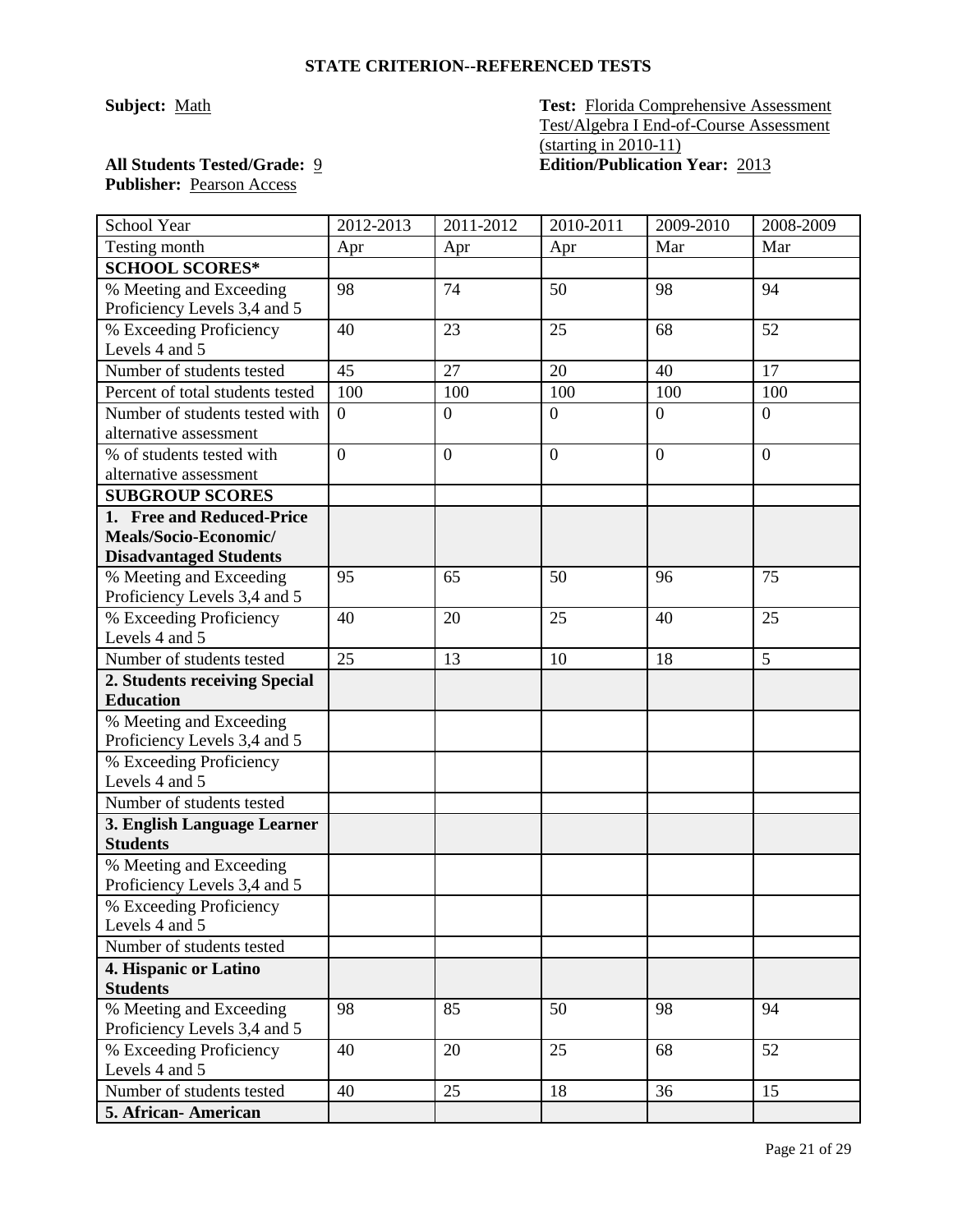| <b>Students</b>                           |  |  |  |
|-------------------------------------------|--|--|--|
| % Meeting and Exceeding                   |  |  |  |
| Proficiency Levels 3,4 and 5              |  |  |  |
| % Exceeding Proficiency                   |  |  |  |
| Levels 4 and 5                            |  |  |  |
| Number of students tested                 |  |  |  |
| <b>6. Asian Students</b>                  |  |  |  |
| % Meeting and Exceeding                   |  |  |  |
| Proficiency Levels 3,4 and 5              |  |  |  |
| % Exceeding Proficiency                   |  |  |  |
| Levels 4 and 5                            |  |  |  |
| Number of students tested                 |  |  |  |
| 7. American Indian or                     |  |  |  |
| <b>Alaska Native Students</b>             |  |  |  |
| % Meeting and Exceeding                   |  |  |  |
| Proficiency Levels 3,4 and 5              |  |  |  |
| % Exceeding Proficiency<br>Levels 4 and 5 |  |  |  |
| Number of students tested                 |  |  |  |
| 8. Native Hawaiian or other               |  |  |  |
| <b>Pacific Islander Students</b>          |  |  |  |
| % Meeting and Exceeding                   |  |  |  |
| Proficiency Levels 3,4 and 5              |  |  |  |
| % Exceeding Proficiency                   |  |  |  |
| Levels 4 and 5                            |  |  |  |
| Number of students tested                 |  |  |  |
| 9. White Students                         |  |  |  |
| % Meeting and Exceeding                   |  |  |  |
| Proficiency Levels 3,4 and 5              |  |  |  |
| % Exceeding Proficiency                   |  |  |  |
| Levels 4 and 5                            |  |  |  |
| Number of students tested                 |  |  |  |
| 10. Two or More Races                     |  |  |  |
| identified Students                       |  |  |  |
| % Meeting and Exceeding                   |  |  |  |
| Proficiency Levels 3,4 and 5              |  |  |  |
| % Exceeding Proficiency                   |  |  |  |
| Levels 4 and 5                            |  |  |  |
| Number of students tested                 |  |  |  |
| 11. Other 1: Other 1                      |  |  |  |
| % Meeting and Exceeding                   |  |  |  |
| Proficiency Levels 3,4 and 5              |  |  |  |
| % Exceeding Proficiency                   |  |  |  |
| Levels 4 and 5                            |  |  |  |
| Number of students tested                 |  |  |  |
| 12. Other 2: Other 2                      |  |  |  |
| % Meeting and Exceeding                   |  |  |  |
| Proficiency Levels 3,4 and 5              |  |  |  |
| % Exceeding Proficiency<br>Levels 4 and 5 |  |  |  |
| Number of students tested                 |  |  |  |
|                                           |  |  |  |
| 13. Other 3: Other 3                      |  |  |  |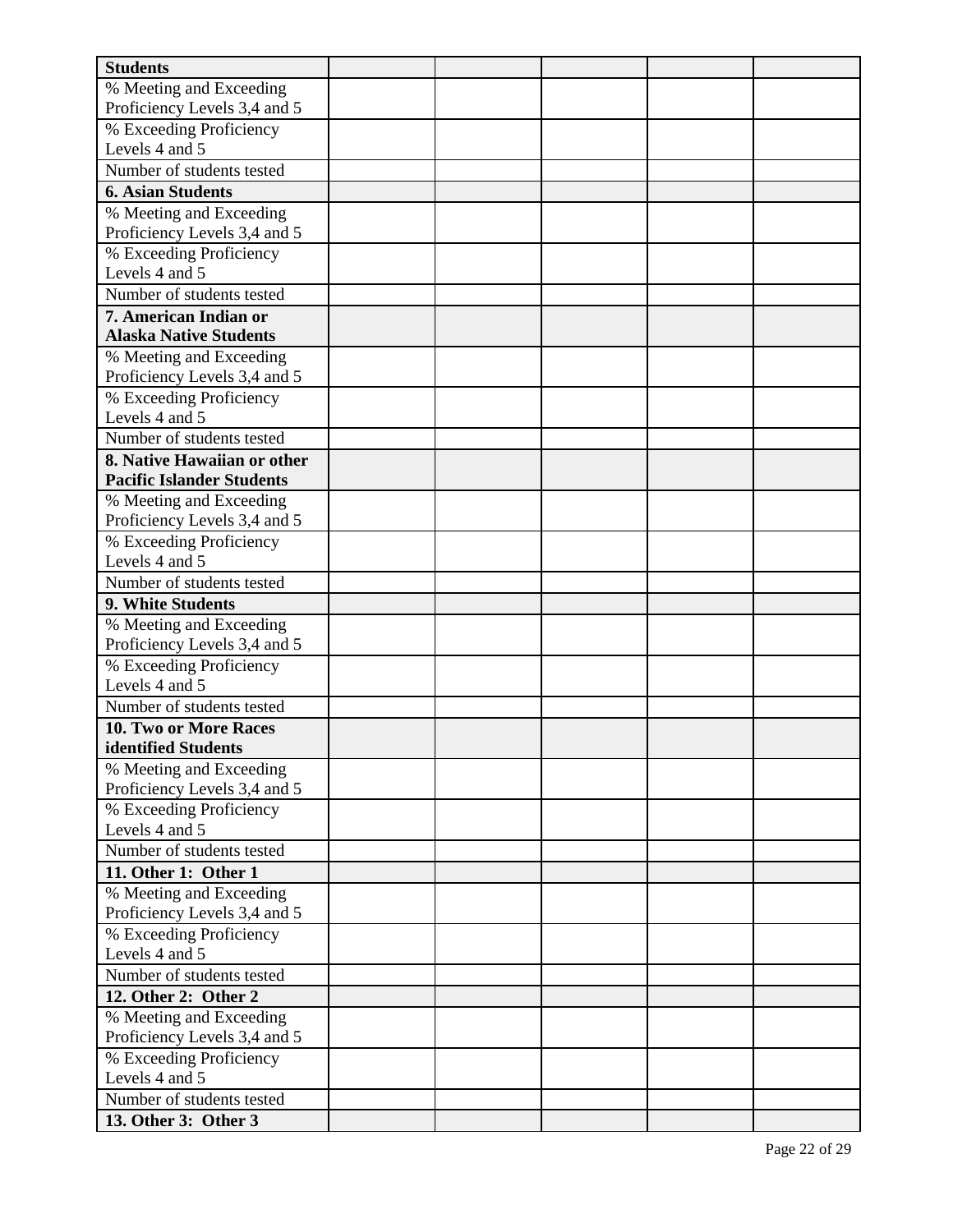| % Meeting and Exceeding      |  |  |  |
|------------------------------|--|--|--|
| Proficiency Levels 3,4 and 5 |  |  |  |
| % Exceeding Proficiency      |  |  |  |
| Levels 4 and 5               |  |  |  |
| Number of students tested    |  |  |  |

**NOTES:** In the 2010-2011 school year, the Algebra I EOC assessment replaced the FCAT Mathematics for all students enrolled in Algebra I, regardless of their grade level. This is the reason for the drop in % Meeting and Exceeding Proficiency in 2011. This was also the baseline year for the Algebra I EOC assessment and students received a score on a scale of 20-80 (T-score scale), rather than a score based on Achievement Levels 1-5.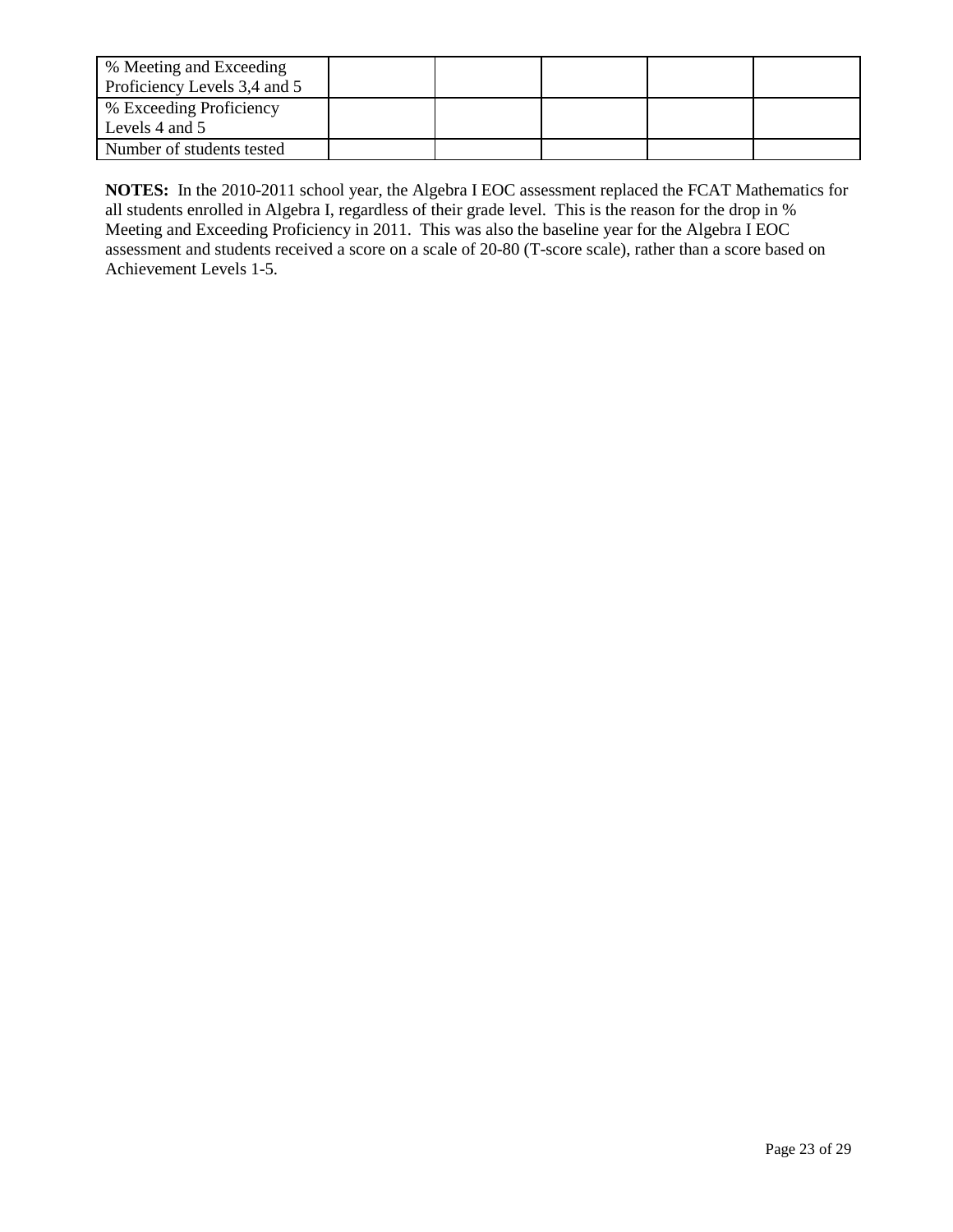#### **STATE CRITERION--REFERENCED TESTS**

#### **Subject:** Reading/ELA **Test:** Florida Comprehensive Assessment Test (FCAT)/FCAT 2.0 **All Students Tested/Grade:** 10 **Edition/Publication Year:** 2013

| <b>All Students Tested/Grade: 10</b> |  |
|--------------------------------------|--|
| <b>Publisher:</b> Pearson Access     |  |

| School Year                                           | 2012-2013      | $2011 - 2012$    | 2010-2011        | 2009-2010      | 2008-2009        |
|-------------------------------------------------------|----------------|------------------|------------------|----------------|------------------|
| Testing month                                         | Apr            | Apr              | Apr              | Mar            | Mar              |
| <b>SCHOOL SCORES*</b>                                 |                |                  |                  |                |                  |
| Meeting and Exceeding                                 | 83             | 73               | 79               | 57             | 47               |
| Proficiency Levels 3,4 and 5                          |                |                  |                  |                |                  |
| % Exceeding Proficiency                               | 55             | 51               | 54               | 39             | 14               |
| Levels 4 and 5                                        |                |                  |                  |                |                  |
| Number of students tested                             | 90             | 49               | 42               | 20             | 15               |
| Percent of total students tested                      | 100            | 100              | 100              | 100            | 100              |
| Number of students tested with                        | $\overline{0}$ | $\boldsymbol{0}$ | $\boldsymbol{0}$ | $\overline{0}$ | $\boldsymbol{0}$ |
| alternative assessment                                |                |                  |                  |                |                  |
| % of students tested with                             | $\overline{0}$ | $\overline{0}$   | $\boldsymbol{0}$ | $\overline{0}$ | $\overline{0}$   |
| alternative assessment                                |                |                  |                  |                |                  |
| <b>SUBGROUP SCORES</b>                                |                |                  |                  |                |                  |
| 1. Free and Reduced-Price                             |                |                  |                  |                |                  |
| Meals/Socio-Economic/                                 |                |                  |                  |                |                  |
| <b>Disadvantaged Students</b>                         |                |                  |                  |                |                  |
| Meeting and Exceeding                                 | 85             | 71               | 60               | 45             | 50               |
| Proficiency Levels 3,4 and 5                          |                |                  |                  |                |                  |
| % Exceeding Proficiency                               | 52             | 50               | 38               | 27             | 25               |
| Levels 4 and 5                                        |                |                  |                  |                |                  |
| Number of students tested                             | 38             | 30               | 27               | 9              | $\overline{4}$   |
| 2. Students receiving Special                         |                |                  |                  |                |                  |
| <b>Education</b>                                      |                |                  |                  |                |                  |
| Meeting and Exceeding                                 |                |                  |                  |                |                  |
| Proficiency Levels 3,4 and 5                          |                |                  |                  |                |                  |
| % Exceeding Proficiency                               |                |                  |                  |                |                  |
| Levels 4 and 5                                        |                |                  |                  |                |                  |
| Number of students tested                             |                |                  |                  |                |                  |
| 3. English Language Learner                           |                |                  |                  |                |                  |
| <b>Students</b>                                       |                |                  |                  |                |                  |
| Meeting and Exceeding                                 |                |                  |                  |                |                  |
| Proficiency Levels 3,4 and 5                          |                |                  |                  |                |                  |
| % Exceeding Proficiency                               |                |                  |                  |                |                  |
| Levels 4 and 5                                        |                |                  |                  |                |                  |
| Number of students tested                             |                |                  |                  |                |                  |
| 4. Hispanic or Latino                                 |                |                  |                  |                |                  |
| <b>Students</b>                                       |                |                  |                  |                |                  |
| Meeting and Exceeding<br>Proficiency Levels 3,4 and 5 | 83             | 73               | 69               | 57             | 47               |
| % Exceeding Proficiency                               | 55             | 51               | 31               | 39             | 31               |
| Levels 4 and 5                                        |                |                  |                  |                |                  |
| Number of students tested                             | 78             | 45               | 38               | 19             | 13               |
| 5. African-American                                   |                |                  |                  |                |                  |
| <b>Students</b>                                       |                |                  |                  |                |                  |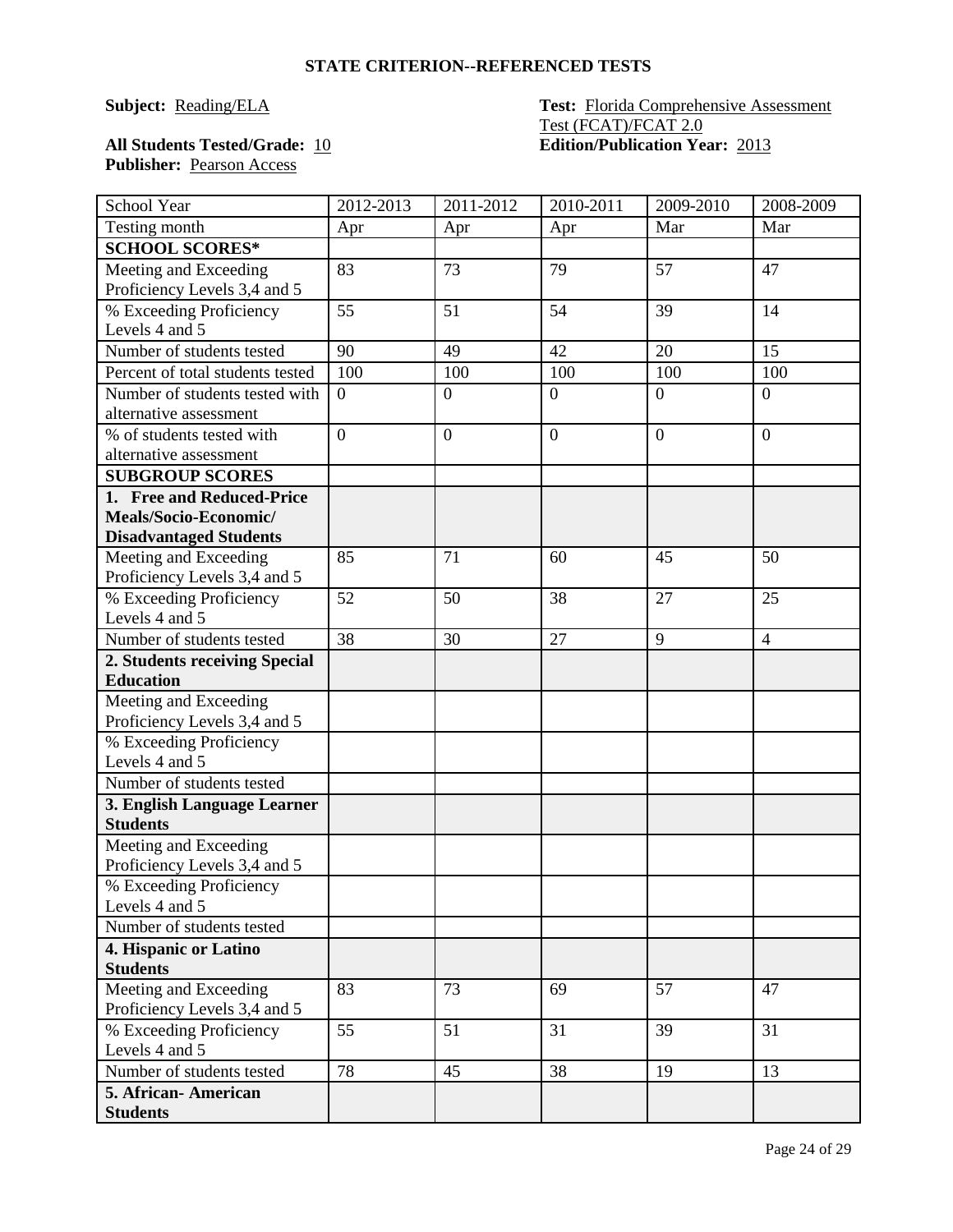| Meeting and Exceeding            |  |  |  |
|----------------------------------|--|--|--|
| Proficiency Levels 3,4 and 5     |  |  |  |
| % Exceeding Proficiency          |  |  |  |
| Levels 4 and 5                   |  |  |  |
| Number of students tested        |  |  |  |
| <b>6. Asian Students</b>         |  |  |  |
| Meeting and Exceeding            |  |  |  |
| Proficiency Levels 3,4 and 5     |  |  |  |
| % Exceeding Proficiency          |  |  |  |
| Levels 4 and 5                   |  |  |  |
| Number of students tested        |  |  |  |
| 7. American Indian or            |  |  |  |
| <b>Alaska Native Students</b>    |  |  |  |
| Meeting and Exceeding            |  |  |  |
| Proficiency Levels 3,4 and 5     |  |  |  |
| % Exceeding Proficiency          |  |  |  |
| Levels 4 and 5                   |  |  |  |
| Number of students tested        |  |  |  |
| 8. Native Hawaiian or other      |  |  |  |
| <b>Pacific Islander Students</b> |  |  |  |
| Meeting and Exceeding            |  |  |  |
| Proficiency Levels 3,4 and 5     |  |  |  |
| % Exceeding Proficiency          |  |  |  |
| Levels 4 and 5                   |  |  |  |
| Number of students tested        |  |  |  |
| 9. White Students                |  |  |  |
| Meeting and Exceeding            |  |  |  |
| Proficiency Levels 3,4 and 5     |  |  |  |
| % Exceeding Proficiency          |  |  |  |
| Levels 4 and 5                   |  |  |  |
| Number of students tested        |  |  |  |
| 10. Two or More Races            |  |  |  |
| identified Students              |  |  |  |
| Meeting and Exceeding            |  |  |  |
| Proficiency Levels 3,4 and 5     |  |  |  |
| % Exceeding Proficiency          |  |  |  |
| Levels 4 and 5                   |  |  |  |
| Number of students tested        |  |  |  |
| 11. Other 1: Other 1             |  |  |  |
| Meeting and Exceeding            |  |  |  |
| Proficiency Levels 3,4 and 5     |  |  |  |
| % Exceeding Proficiency          |  |  |  |
| Levels 4 and 5                   |  |  |  |
| Number of students tested        |  |  |  |
| 12. Other 2: Other 2             |  |  |  |
| Meeting and Exceeding            |  |  |  |
| Proficiency Levels 3,4 and 5     |  |  |  |
| % Exceeding Proficiency          |  |  |  |
| Levels 4 and 5                   |  |  |  |
| Number of students tested        |  |  |  |
| 13. Other 3: Other 3             |  |  |  |
| Meeting and Exceeding            |  |  |  |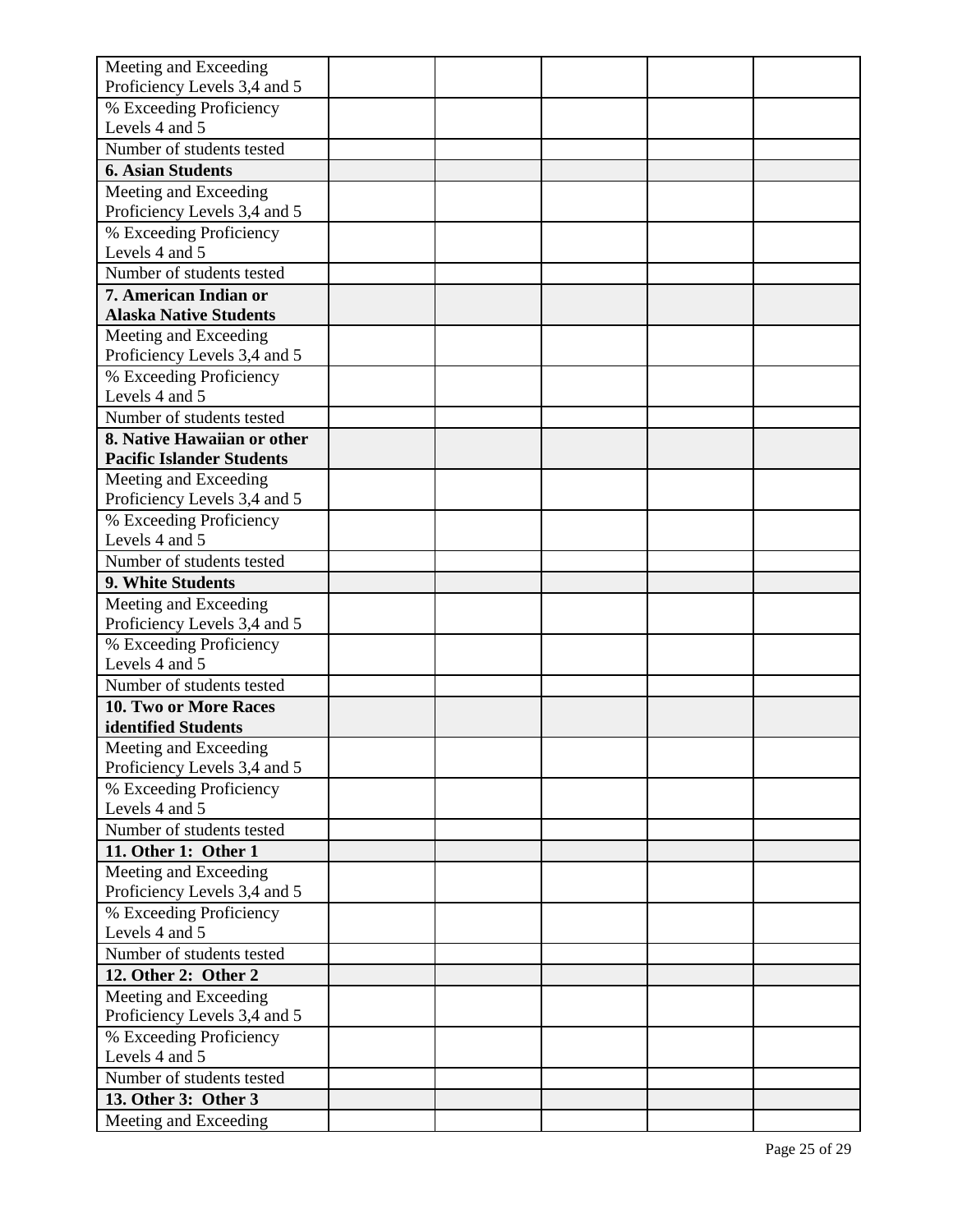| Proficiency Levels 3,4 and 5 |  |  |  |
|------------------------------|--|--|--|
| % Exceeding Proficiency      |  |  |  |
| Levels 4 and 5               |  |  |  |
| Number of students tested    |  |  |  |

**NOTES:** The 2010-2011 school year results were retrofitted to reflect the change of test from the FCAT Reading to the FCAT 2.0 Reading.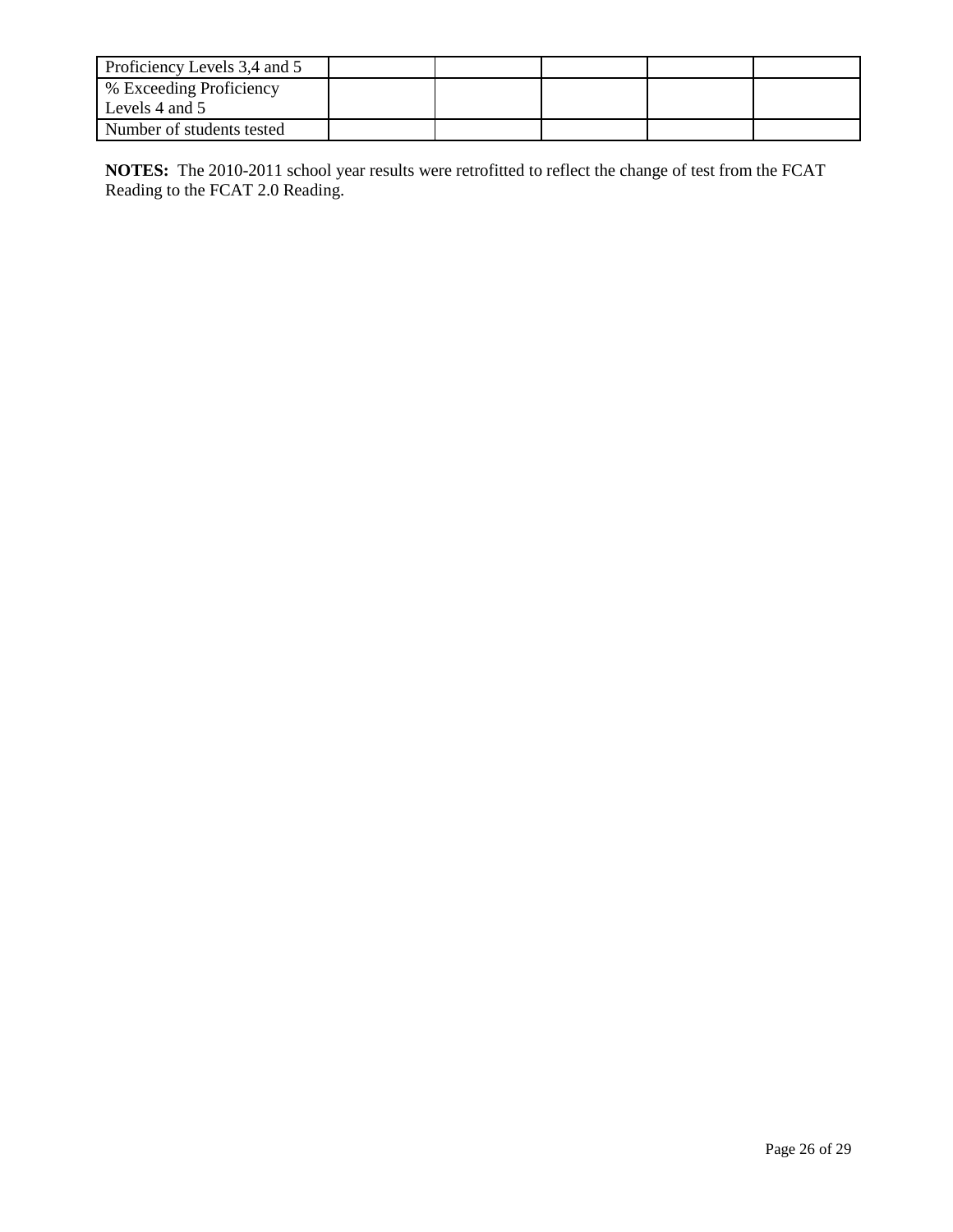#### **STATE CRITERION--REFERENCED TESTS**

#### **Subject:** Reading/ELA **Test:** Florida Comprehensive Assessment Test (FCAT)/FCAT 2.0 **All Students Tested/Grade:** 9 **Edition/Publication Year:** 2013

# **Publisher:** Pearson Access

| School Year                              | 2012-2013      | 2011-2012      | 2010-2011      | 2009-2010      | 2008-2009      |
|------------------------------------------|----------------|----------------|----------------|----------------|----------------|
| Testing month                            | Apr            | Apr            | Apr            | Mar            | Mar            |
| <b>SCHOOL SCORES*</b>                    |                |                |                |                |                |
| % Meeting and Exceeding                  | 87             | 82             | 71             | 85             | 76             |
| Proficiency Levels 3,4 and 5             |                |                |                |                |                |
| %Exceeding Proficiency                   | 56             | 47             | 32             | 48             | 30             |
| Levels 4 and 5                           |                |                |                |                |                |
| Number of students tested                | 97             | 66             | 30             | 40             | 17             |
| Percent of total students tested         | 98             | 100            | 93             | 100            | 100            |
| Number of students tested with           | $\overline{0}$ | $\overline{0}$ | $\overline{0}$ | $\overline{0}$ | $\overline{0}$ |
| alternative assessment                   |                |                |                |                |                |
| % of students tested with                | $\overline{0}$ | $\overline{0}$ | $\overline{0}$ | $\overline{0}$ | $\overline{0}$ |
| alternative assessment                   |                |                |                |                |                |
| <b>SUBGROUP SCORES</b>                   |                |                |                |                |                |
| 1. Free and Reduced-Price                |                |                |                |                |                |
| Meals/Socio-Economic/                    |                |                |                |                |                |
| <b>Disadvantaged Students</b>            |                |                |                |                |                |
| % Meeting and Exceeding                  | 86             | 83             | 60             | 42             | 40             |
| Proficiency Levels 3,4 and 5             |                |                |                |                |                |
| %Exceeding Proficiency                   | 54             | 42             | 31             | 38             | 20             |
| Levels 4 and 5                           |                |                |                |                |                |
| Number of students tested                | 47             | 45             | 19             | 17             | 5              |
| 2. Students receiving Special            |                |                |                |                |                |
| <b>Education</b>                         |                |                |                |                |                |
| % Meeting and Exceeding                  |                |                |                |                |                |
| Proficiency Levels 3,4 and 5             |                |                |                |                |                |
| %Exceeding Proficiency                   |                |                |                |                |                |
| Levels 4 and 5                           |                |                |                |                |                |
| Number of students tested                |                |                |                |                |                |
| 3. English Language Learner              |                |                |                |                |                |
| <b>Students</b>                          |                |                |                |                |                |
| % Meeting and Exceeding                  |                |                |                |                |                |
| Proficiency Levels 3,4 and 5             |                |                |                |                |                |
| %Exceeding Proficiency<br>Levels 4 and 5 |                |                |                |                |                |
| Number of students tested                |                |                |                |                |                |
|                                          |                |                |                |                |                |
| 4. Hispanic or Latino<br><b>Students</b> |                |                |                |                |                |
| % Meeting and Exceeding                  | 86             | 80             | 69             | 75             | 76             |
| Proficiency Levels 3,4 and 5             |                |                |                |                |                |
| %Exceeding Proficiency                   | 56             | 50             | 33             | 48             | 30             |
| Levels 4 and 5                           |                |                |                |                |                |
| Number of students tested                | 90             | 57             | 27             | 38             | 15             |
| 5. African-American                      |                |                |                |                |                |
| <b>Students</b>                          |                |                |                |                |                |
|                                          |                |                |                |                |                |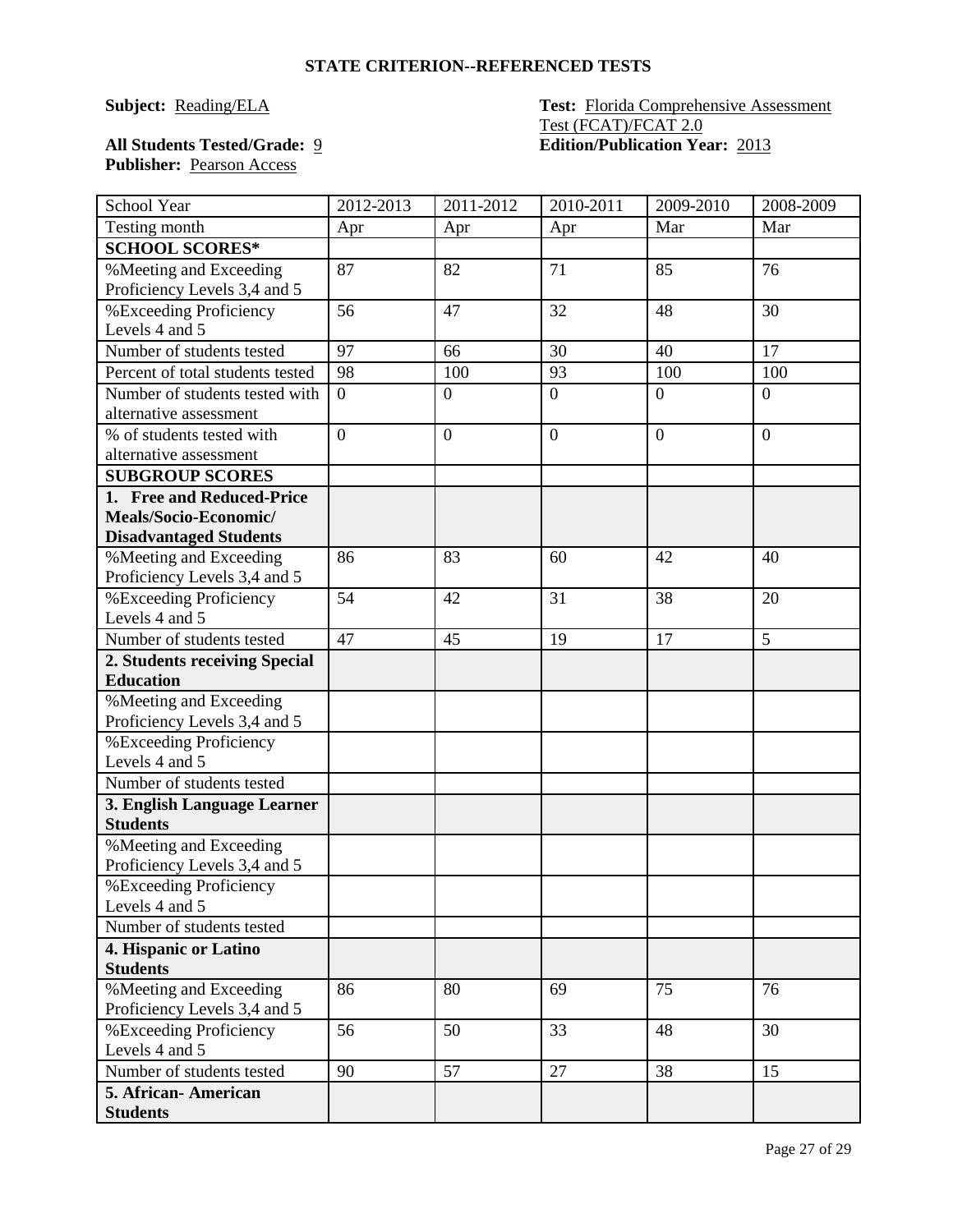| % Meeting and Exceeding                                |  |  |  |
|--------------------------------------------------------|--|--|--|
| Proficiency Levels 3,4 and 5                           |  |  |  |
| %Exceeding Proficiency                                 |  |  |  |
| Levels 4 and 5                                         |  |  |  |
| Number of students tested                              |  |  |  |
| <b>6. Asian Students</b>                               |  |  |  |
| % Meeting and Exceeding                                |  |  |  |
| Proficiency Levels 3,4 and 5                           |  |  |  |
| %Exceeding Proficiency                                 |  |  |  |
| Levels 4 and 5                                         |  |  |  |
| Number of students tested                              |  |  |  |
| 7. American Indian or                                  |  |  |  |
| <b>Alaska Native Students</b>                          |  |  |  |
| % Meeting and Exceeding                                |  |  |  |
| Proficiency Levels 3,4 and 5                           |  |  |  |
| <b>%Exceeding Proficiency</b>                          |  |  |  |
| Levels 4 and 5                                         |  |  |  |
| Number of students tested                              |  |  |  |
| 8. Native Hawaiian or other                            |  |  |  |
| <b>Pacific Islander Students</b>                       |  |  |  |
| % Meeting and Exceeding                                |  |  |  |
| Proficiency Levels 3,4 and 5<br>%Exceeding Proficiency |  |  |  |
| Levels 4 and 5                                         |  |  |  |
| Number of students tested                              |  |  |  |
|                                                        |  |  |  |
| 9. White Students                                      |  |  |  |
| % Meeting and Exceeding                                |  |  |  |
| Proficiency Levels 3,4 and 5<br>%Exceeding Proficiency |  |  |  |
| Levels 4 and 5                                         |  |  |  |
| Number of students tested                              |  |  |  |
| 10. Two or More Races                                  |  |  |  |
| identified Students                                    |  |  |  |
| % Meeting and Exceeding                                |  |  |  |
| Proficiency Levels 3,4 and 5                           |  |  |  |
| %Exceeding Proficiency                                 |  |  |  |
| Levels 4 and 5                                         |  |  |  |
| Number of students tested                              |  |  |  |
| 11. Other 1: Other 1                                   |  |  |  |
| % Meeting and Exceeding                                |  |  |  |
| Proficiency Levels 3,4 and 5                           |  |  |  |
| %Exceeding Proficiency                                 |  |  |  |
| Levels 4 and 5                                         |  |  |  |
| Number of students tested                              |  |  |  |
| 12. Other 2: Other 2                                   |  |  |  |
| % Meeting and Exceeding                                |  |  |  |
| Proficiency Levels 3,4 and 5                           |  |  |  |
| %Exceeding Proficiency                                 |  |  |  |
| Levels 4 and 5                                         |  |  |  |
| Number of students tested                              |  |  |  |
| 13. Other 3: Other 3                                   |  |  |  |
| % Meeting and Exceeding                                |  |  |  |
|                                                        |  |  |  |